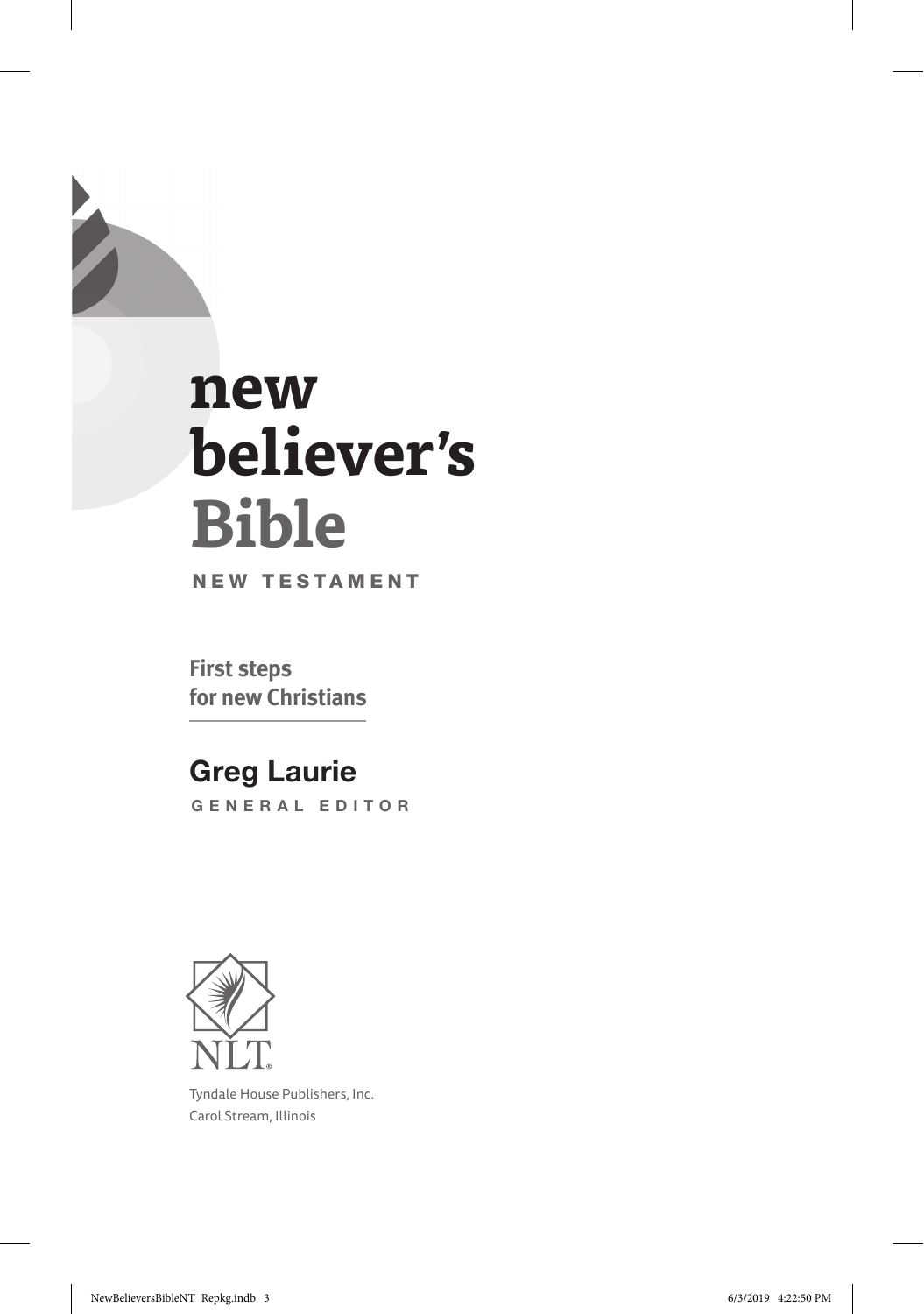Visit Tyndale online at www.newlivingtranslation.com and www.tyndale.com.

Contributors:

Greg Laurie, General Editor Karen Dagher, Harvest Ministries Editor Kathryn S. Olson, Leanne Rolland, and Ellen Richard Vosburg, Tyndale House Editors Jennifer Ghionzoli, Designer

Greg Laurie is an evangelist, author, and pastor. He is also the evangelist for Harvest Ministries, which sponsors Harvest Crusades. These are public evangelistic events intended to present the message of Jesus Christ to people in a nonreligious environment. Begun in 1990, Harvest Crusades are known for their informal atmosphere, contemporary music, and simple, straightforward messages by Greg Laurie. For more information on Harvest Ministries and/or their crusades, see www.harvest.org. You can also contact Harvest Ministries by mail at P.O. Box 4000, Riverside, CA 92514-4000, or by phone at (800) 821-3300.

New Believer's Bible copyright © 1996, 2006, 2019 Tyndale House Publishers, Inc. All rights reserved.

New Believer's notes and reading tracks copyright © 1996, 2019 by Greg Laurie. All rights reserved.

Cover art by Invisible Creature, Inc. Copyright © Tyndale House Publishers, Inc. All rights reserved.

Interior illustration of runner icon copyright © Tzubasa/Shutterstock. All rights reserved.

New Believer's Bible New Testament is an edition of the Holy Bible, New Living Translation.

Holy Bible, New Living Translation, copyright © 1996, 2004, 2015 by Tyndale House Foundation. All rights reserved.

The text of the Holy Bible, New Living Translation, may be quoted in any form (written, visual, electronic, or audio) up to and inclusive of five hundred (500) verses without express written permission of the publisher, provided that the verses quoted do not account for more than twenty-five percent (25%) of the work in which they are quoted, and provided that a complete book of the Bible is not quoted.

When the Holy Bible, New Living Translation, is quoted, one of the following credit lines must appear on the copyright page or title page of the work:

Scripture quotations are taken from the Holy Bible, New Living Translation, copyright © 1996, 2004, 2015 by Tyndale House Foundation. Used by permission of Tyndale House Publishers, Inc., Carol Stream, Illinois 60188. All rights reserved.

Unless otherwise indicated, all Scripture quotations are taken from the Holy Bible, New Living Translation, copyright © 1996, 2004, 2015 by Tyndale House Foundation. Used by permission of Tyndale House Publishers, Inc., Carol Stream, Illinois 60188. All rights reserved.

Scripture quotations marked NLT are taken from the Holy Bible, New Living Translation, copyright © 1996, 2004, 2015 by Tyndale House Foundation. Used by permission of Tyndale House Publishers, Inc., Carol Stream, Illinois 60188. All rights reserved.

When quotations from the NLT text are used in nonsalable media, such as church bulletins, orders of service, newsletters, transparencies, or similar media, a complete copyright notice is not required, but the initials NLT must appear at the end of each quotation.

Quotations in excess of five hundred (500) verses or twenty-five percent (25%) of the work, or other permission requests, must be approved in writing by Tyndale House Publishers, Inc. Send requests by e-mail to: permission@tyndale.com or call 630-668-8300, ext. 5023.

Publication of any commentary or other Bible reference work produced for commercial sale that uses the New Living Translation requires written permission for use of the NLT text.

TYNDALE, New Living Translation, NLT, the New Living Translation logo, and New Believer's are registered trademarks of Tyndale House Publishers, Inc.

Greg Laurie is represented by the literary agency of Wolgemuth & Associates.

For information about special discounts for bulk purchases, please contact Tyndale House Publishers at csresponse@ tyndale.com, or call 1-800-323-9400.

ISBN 978-1-4964-3825-6 Softcover

Printed in the United States of America

|  |  | 25 24 23 22 21 20 19 |  |
|--|--|----------------------|--|
|  |  |                      |  |

Tyndale House Publishers and Wycliffe Bible Translators share the vision for an understandable, accurate translation of the Bible for every person in the world. Each sale of the Holy Bible, New Living Translation, benefits Wycliffe Bible Translators. Wycliffe is working with partners around the world to accomplish Vision 2025—an initiative to start a Bible translation program in every language group that needs it by the year 2025.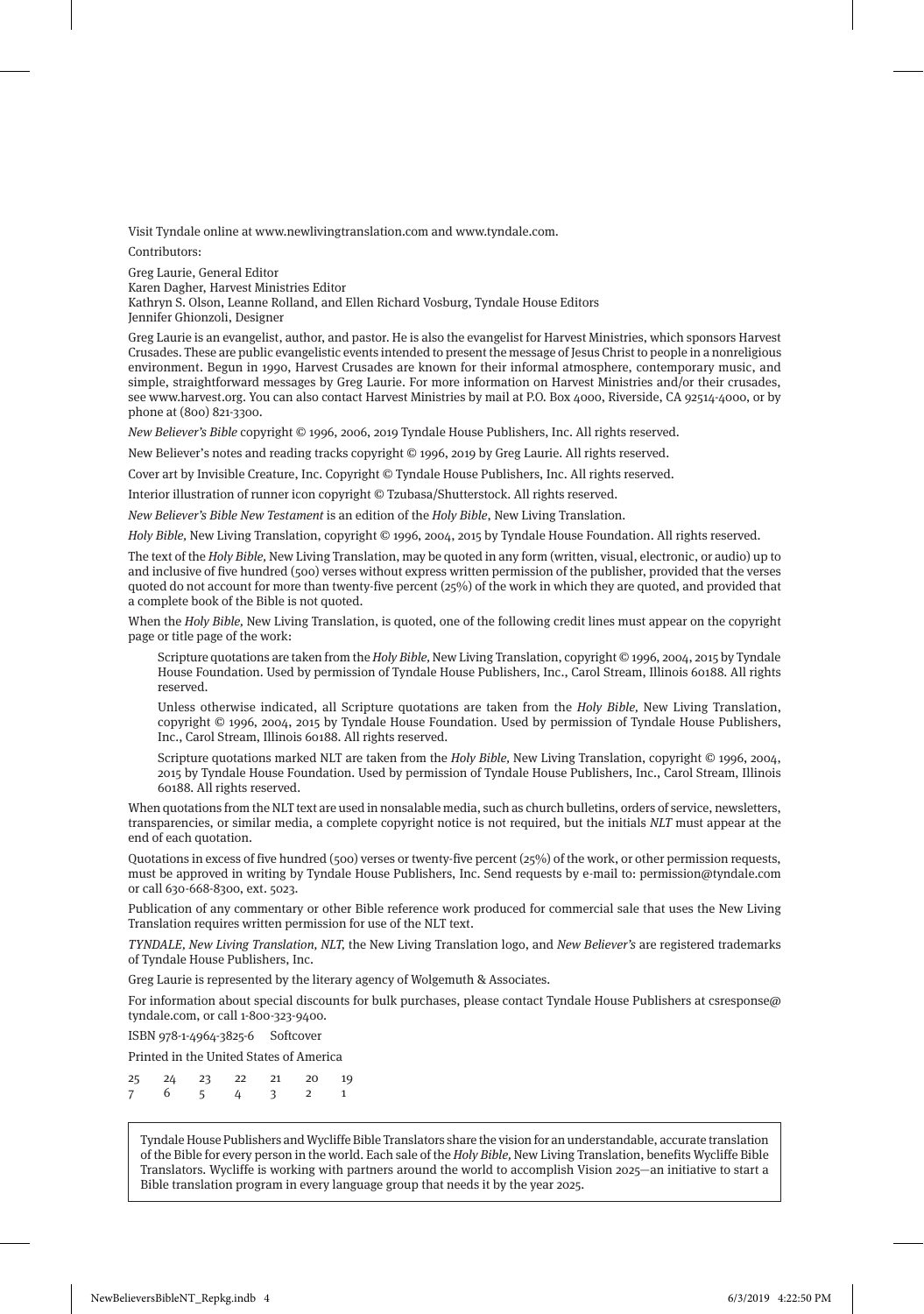## **Contents**

### **NEW LIVING TRANSLATION**

#### **NEW TESTAMENT**

| Acts135 2 Thessalonians 265 1 John 317 |  |
|----------------------------------------|--|
|                                        |  |
|                                        |  |
|                                        |  |
|                                        |  |

### **CHARTS AND INDEXES**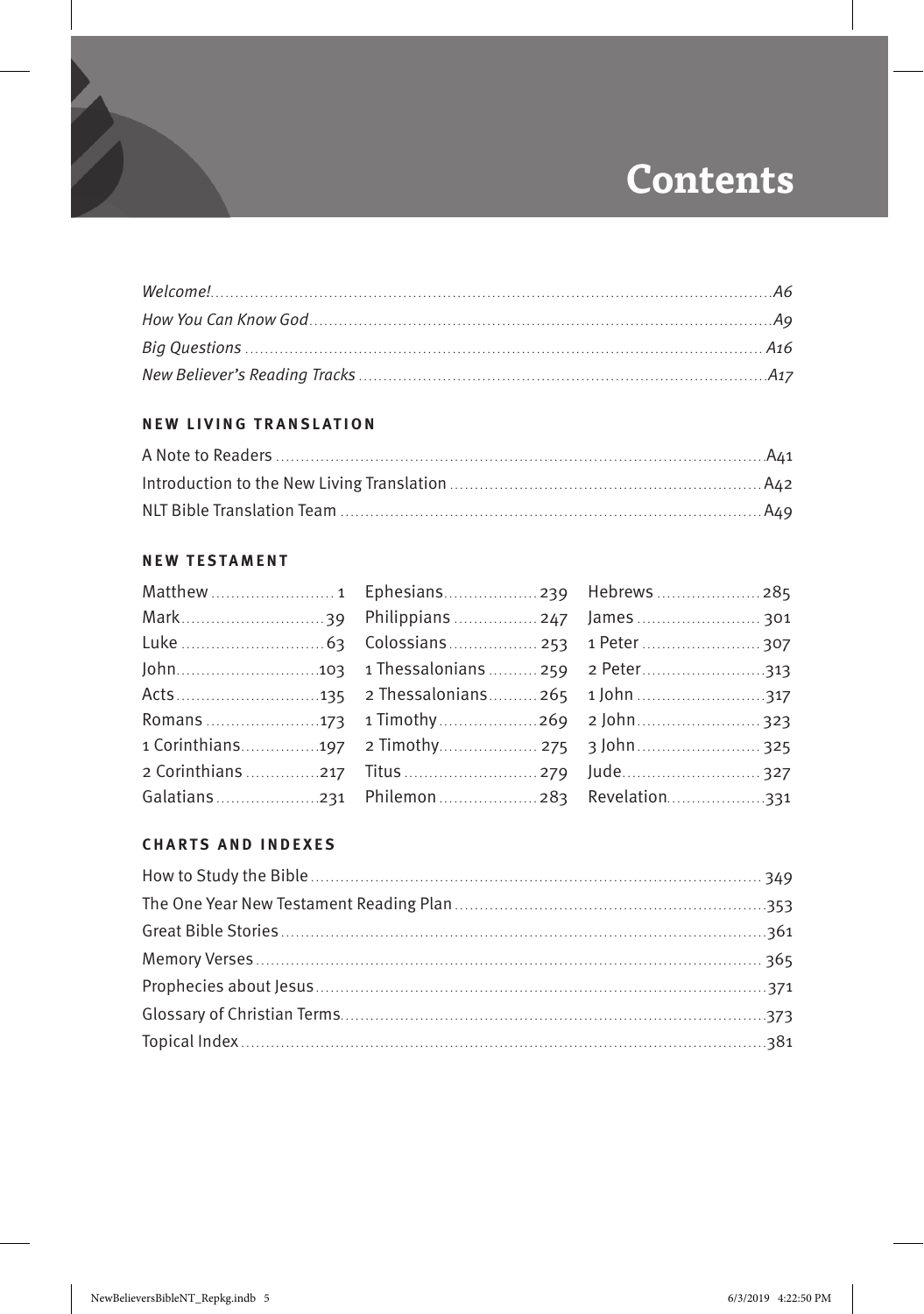# **Welcome!**

CONGRATULATIONS! You are holding in your hands the best-selling book in the history of humanity—the Bible. Although the Bible has been around for some time, the wisdom and knowledge contained within are still relevant today. In fact, everything you need to know about God and life is found in the pages of this book. It is the "user's manual of life" that we have all been searching for.

The Bible does not just teach us about life, though. It also shows us how to come into a personal relationship with the very God who inspired this book. This particular Bible contains features that have been specially designed to help you understand, discover, and deepen the relationship that God wants to have with you.

Perhaps you are not yet a believer in Jesus Christ, but you want to know more about Jesus Christ and the Christian faith. You may even want to be a believer, but you just don't know how to become one. Turn to the section titled "How You Can Know God" (page A9) to learn how to establish a life-changing relationship with Jesus.

Maybe you have just discovered the Christian faith, and you are a new believer. This New Testament and its study notes will help you lay a good foundation for your faith and learn how to walk closely with God in the years ahead. You may be a believer who is mature in the faith. You will be refreshed and reminded of the essentials of the Christian faith and life.

## **Main Features**

After the article "How You Can Know God," you will find a list of Big Questions and the pages where you find answers to them. In the pages of the Bible itself, you will find three different kinds of study notes: Cornerstones, First Steps, and Off & Running. You can follow specific topics through the Bible by starting with the first note in each topic and turning to the next note in that topic by following the page direction at the end of the note. Or you can choose a book of the Bible to read, and consider each study note in that book as you come to it.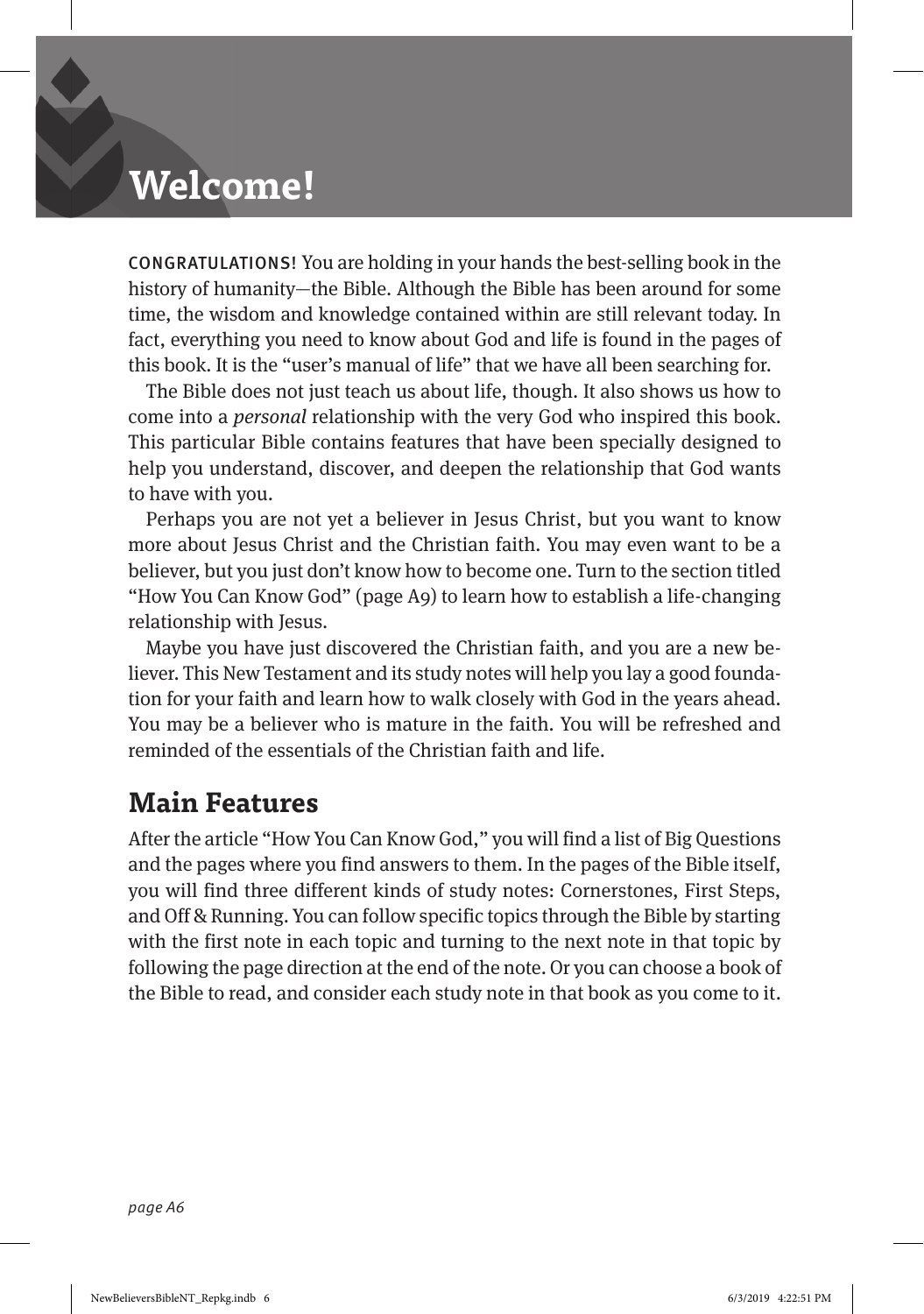**BIG QUESTIONS:** *What the Bible Says about Troubling Issues* Life often presents us with difficult situations that cause us to ask hard questions. For instance, you may wonder how a good God could let something bad—even tragic—happen to you. Or you may wonder why Jesus Christ is the only way to God. Aren't other religions just as good? Everything from alternative lifestyles to the second coming of Christ is covered here. Turn to page A16 for the list of Big Questions.

**CORNERSTONES:** *Foundational Truths of the Faith* Cornerstones—actual blocks of stone—were traditionally used to start a building's foundation. Likewise, the Cornerstones reading track helps you to begin to lay a solid foundation for your faith. Here you will learn about God's character, Jesus' life, and the Holy Spirit's role in the lives of believers. Cornerstones also contains notes on essential Christian character traits that are developed and nurtured by a personal relationship with Jesus Christ. Some of those traits are love, forgiveness, purity, honesty, wisdom, peace, and joy. Turn to page A19 for a description of the Cornerstones topics and where to find these notes.

**FIRST STEPS:** *What to Do after You Have Accepted Christ* The phrase *first steps* brings to mind the image of a young child learning to walk. Like young children, new believers in Christ need to learn how to walk, so to speak. For most people, the Christian life is a completely new way of living. To help you learn to live this new life, the First Steps study notes give you valuable building blocks for growing in faith. Here you will discover the importance and "how to" of studying the Bible, praying, finding the right church, resisting temptation, and seeking God's will for your life. Turn to page A29 for a description of the First Steps topics and where to find these notes.

**OFF & RUNNING:** *How Your Faith Affects the Daily Aspects of Your Life* "How does God's Word apply to my everyday life?" This is one of the most widely asked questions about the Bible today. The Off & Running study notes answer this question. Here you will discover how to put your faith into action. You will see what the Bible has to say about important topics like marriage, parenting, priorities, conversation, and job performance. By helping you apply biblical principles to these aspects of your life, Off & Running takes you to the next level of the Christian life—living it day to day. Turn to page A36 for a description of the Off & Running topics and where to find these notes.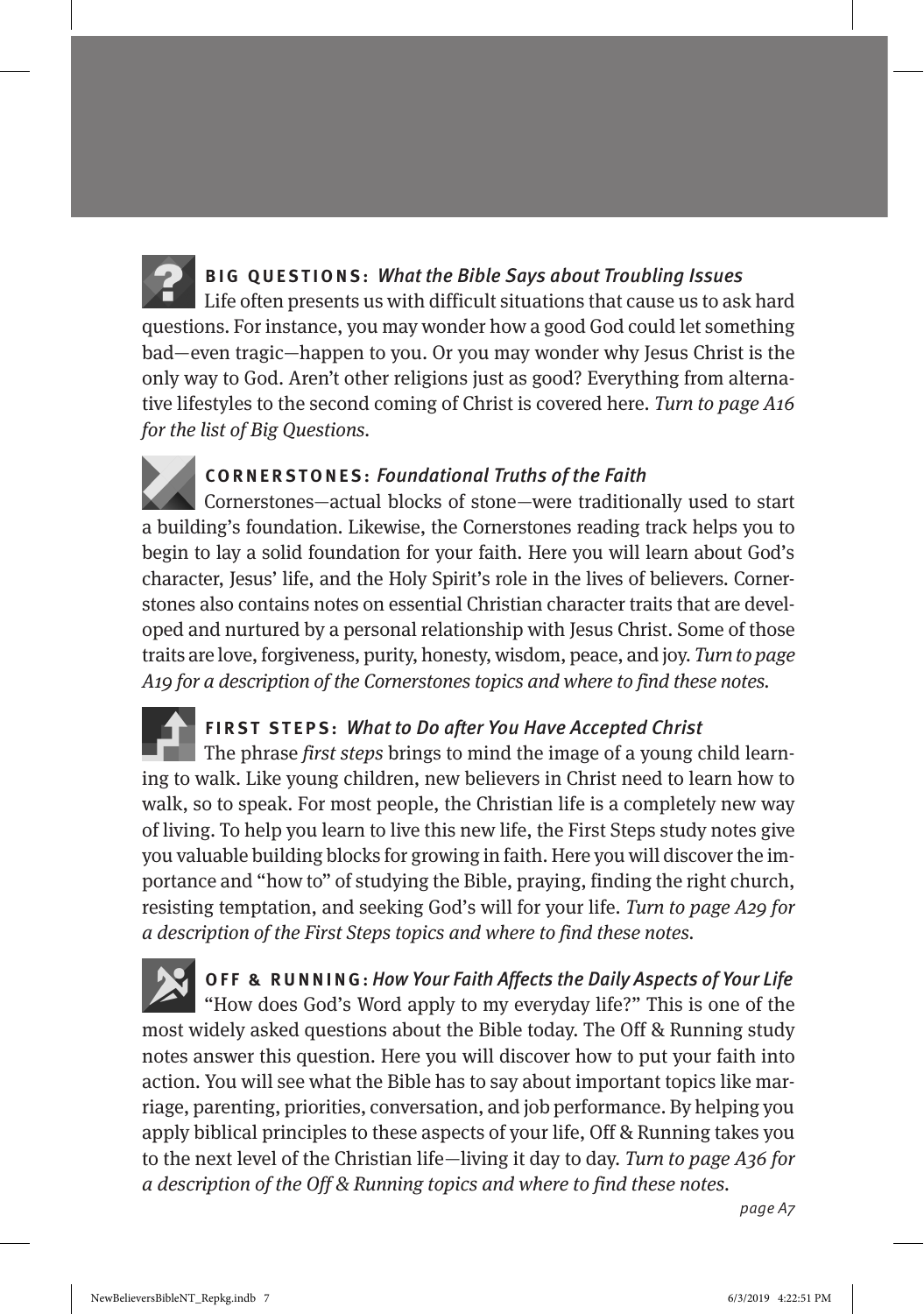## **Additional Features**

At the back of the New Believer's Bible New Testament, you will find several features that will help you understand the Bible and your faith better. These features include:

- **How to Study the Bible—**a practical way to read through the Bible and a list of questions to ask yourself as you read
- **The One Year New Testament Reading Plan—**an outline for reading the New Testament in one year, spending just a few minutes each day
- **Great Bible Stories—**a list of well-known Bible stories, where you can find them, and the main lesson you can learn from them
- **Memory Verses—**a list of key Bible verses to commit to memory
- **Prophecies about Jesus—**a list of Old Testament passages that contain prophecies about Jesus, and the New Testament references that record his fulfillment of those prophecies
- **Glossary of Christian Terms—**a quick-reference guide to help you understand the meanings of words like *atonement*, justification, redemption, and sanctification
- **Topical Index—**a way to find selected Scripture passages and notes focused on a particular topic that may be of special interest to you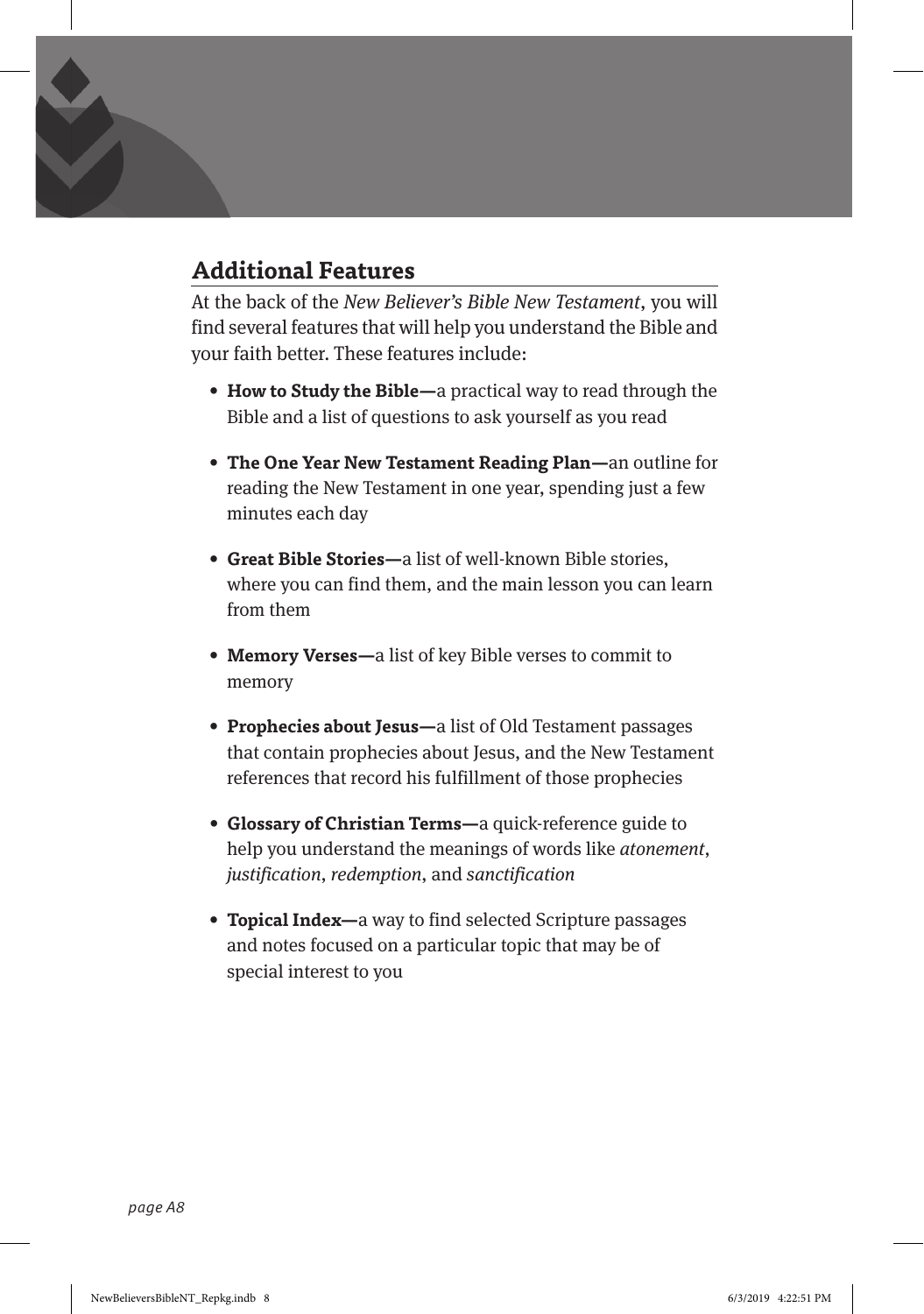## **How You Can Know God**

FROM THE MOMENT YOU WERE BORN, you have been on a quest. At the beginning, you probably didn't have a clear idea about what you were after, but you knew you wanted your life to have some kind of purpose. You wanted to know the meaning of life . . . and you wanted to be happy.

All of us want exactly the same thing.

A philosopher named Hugh Moorhead once wrote to 250 of the best-known philosophers, scientists, writers, and intellectuals in the world, asking them, "What is the meaning of life?" Some offered their best guesses; some admitted they just made up a purpose for life. Others were honest enough to say they had no clue. Several even asked Moorhead to write back and tell them if he had discovered the purpose of life!

Clearly, we all need to know where we are going in life and why. If we have no goals, no purpose, and no guiding principles, we will waste our lives (and many have!). If you're young and looking ahead to life, you should be asking these questions, because life goes by more quickly than you can now imagine.

We search for meaning and happiness in relationships, sex, possessions, accomplishments, fame, drugs, drink, and even religion. We are all searching for meaning and purpose in life.

I'd like to relate a famous story that Jesus told some two thousand years ago on this very topic. His story tells us what God is like. That's important, because some people envision God as an angry, hostile, uptight Supreme Being who is perpetually in a bad mood, just waiting to nail you to the wall when you fail or sin. But nothing could be further from the truth.

Others look at God with a jaded eye because they have seen hypocrites who claimed to be Christians. May I apologize for all those people right now? That is not who God is.

So what is God like? Is he a smiling God or a frowning one? How does he look at us? Does he approve or disapprove of us?

Because the Bible often refers to the Almighty as "Father," we normally associate God with our earthly fathers—and that can be good or bad, depending on what kind of fathers we had. If your father was distant and aloof, or even harsh and abusive, you may feel that God is, too. If your father was kind and approachable and fun loving, then you may transfer those positive associations to God. But regardless of how good or poor a job our earthly fathers have done with us, we must look at God in an entirely different way. We must look at God through the pages of Scripture, where he reveals himself most clearly.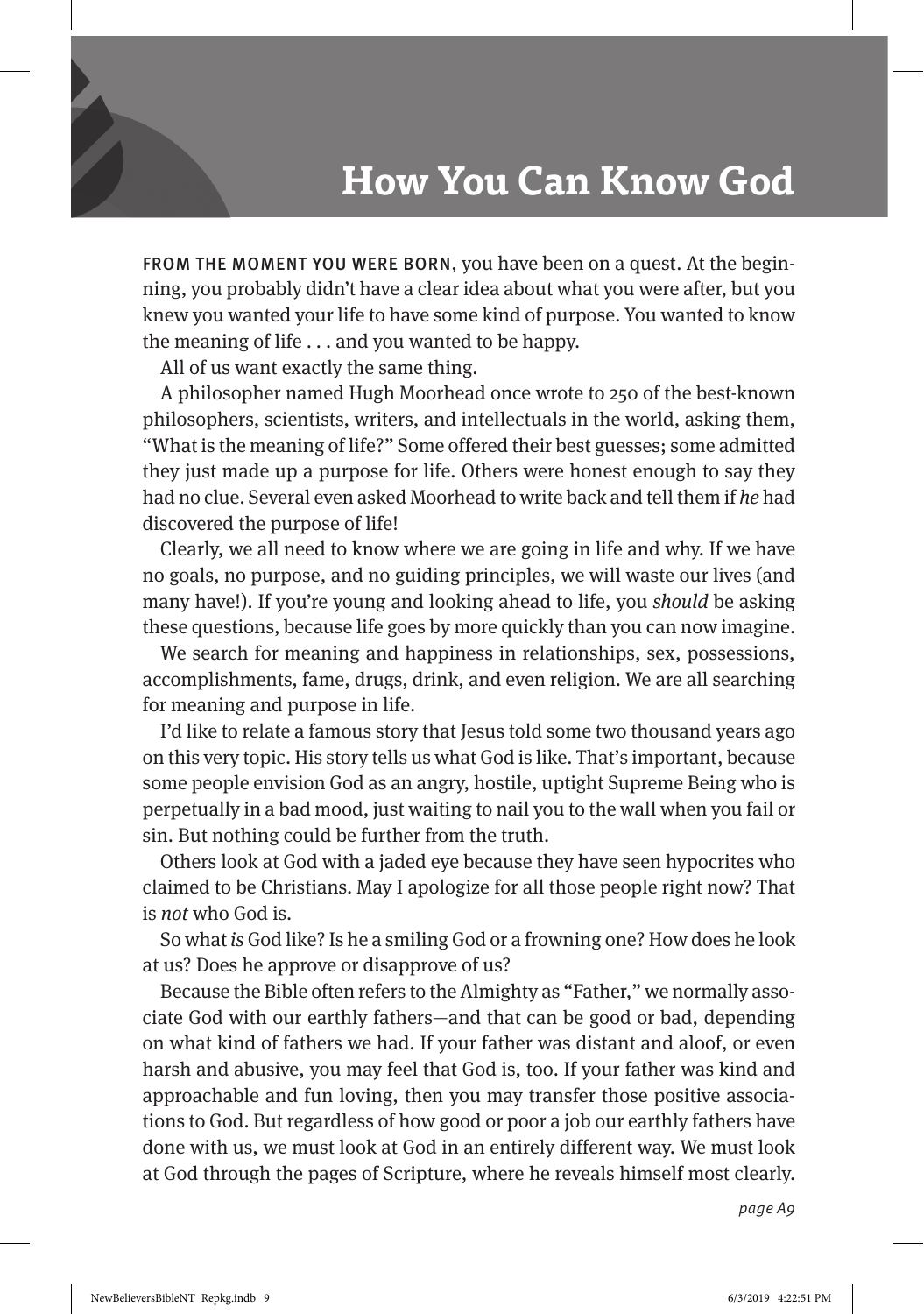In fact, we need to go to an expert on the subject. And who is a better expert on this topic than Jesus himself?

In a beloved story, Jesus gave us a clear snapshot of God that shows us he is personally and deeply interested in every aspect of our lives. We can think of this story as a "divine selfie." It's called the parable of the Lost Son, but it might better be called the parable of the Loving Father. In this story, Jesus portrays God as a loving heavenly Father who deeply cares for us and greatly misses us when we go astray.

As the story begins, we see a young man deciding to leave home. This boy came from an affluent family with many servants. Despite the love in this home, the young boy wanted nothing to do with it. He grew tired of the rules and regulations and decided his dad had been keeping him back from enjoying the life he wanted. When the boy saw the bright lights of the big city calling his name, he wanted to experience everything this world had to offer. No doubt he thought, What could Dad know about this sort of thing?

Perhaps you come from a broken home or you have suffered through a divorce. You feel betrayed and hurt. You are out on your own, trying to find meaning and purpose in life. You feel lonely and isolated. You are looking for someone or something to fill that void in your life. You have probably discovered that this world doesn't have the answers to life's deepest questions. Why not? Because the heart of the problem is a problem of the heart.

In fact, the problem is inside us. That's why it is almost laughable when people say, "The answer is within." The Bible plainly teaches that the problem is within! A lot of people think that if they could just escape their problems, they'd be fine. Then—SURPRISE—they find their problems following them!

That's because we all have a heart problem, which is part of the lesson Jesus wanted to teach us through his story about the Lost Son. Listen to him tell it:

A man had two sons. The younger son told his father, "I want my share of your estate now before you die." So his father agreed to divide his wealth between his sons. A few days later this younger son packed all his belongings and moved to a distant land, and there he wasted all his money in wild living. About the time his money ran out, a great famine swept over the land, and he began to starve. He persuaded a local farmer to hire him, and the man sent him into his fields to feed the pigs. (Luke 15:11-15)

This boy thought his father was keeping him back from the good life. Over time a strong curiosity about the outside world grew within him, a restlessness to go out and sample the forbidden. He wanted to break the taboos and see for himself. So he told his father in so many words, "Dad, I figure you're going to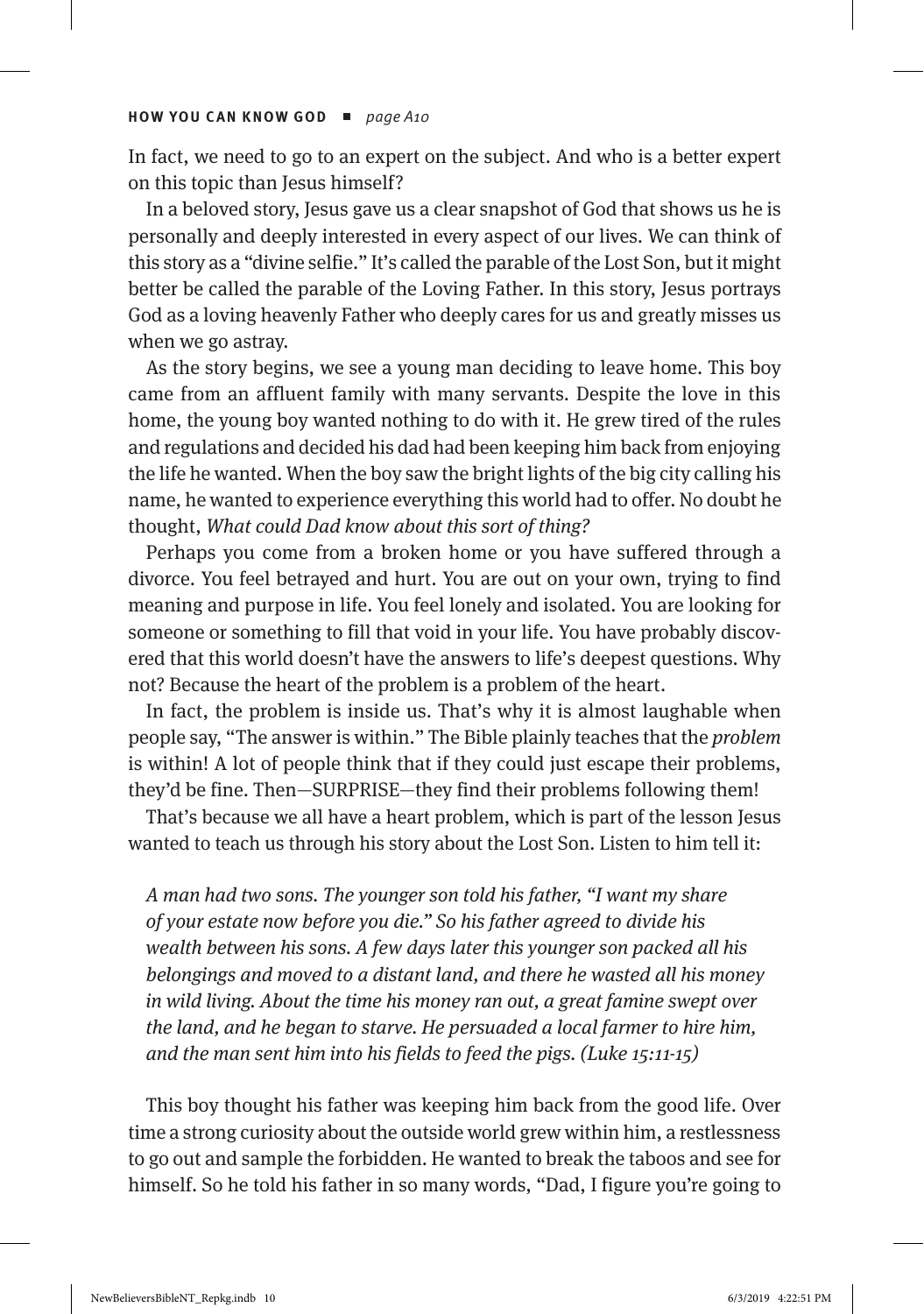drop dead one day, but I don't want to wait around before I get my inheritance. So give me my money now!"

This kid was a spoiled, selfish brat who couldn't have cared less about hurting his father's feelings. That father could have stopped his foolish son, but he did not. The boy had something we all have, namely, free will.

Jesus' story pictures all of us trying to run from God. God says, "I love you, so you're free to go." God will not force salvation on us; it's our choice. So the father in Jesus' story did not stop the prodigal, any more than God stopped Adam and Eve from eating the forbidden fruit in the Garden of Eden. He loves you and me and will allow us to make our own decisions—and face the consequences, whether good or bad. Clearly, he wants us to make the right choice.

But it's still a choice!

God says to each of us, "I have given you the choice between life and death, between blessings and curses. Now I call on heaven and earth to witness the choice you make. Oh, that you would choose life, so that you and your descendants might live!" (Deuteronomy 30:19). In Jesus' story, the prodigal made the wrong choice. No doubt, when he hit town he instantly became one popular guy. But when the prodigal's money ran out, his "friends" ran out with it. Before long, this foolish young man hit rock bottom.

Maybe you, too, have hit bottom recently. Perhaps you have reaped the results of what you have sowed. At first, the prodigal was living high on the hog, but soon he found himself living with the hogs . . . and as he fed them, their food began to look good to him. Even so, he still didn't come to his senses and go home! Instead, he prolonged his miserable situation and sank even deeper.

That's sin for you. It promises freedom but brings slavery. It offers success but delivers failure. It pledges life, but "the wages of sin is death" (Romans 6:23). It guarantees pleasure but ultimately yields only misery. Oh, it can bring some pleasure for a season, . . . but the seasons change. Sin often begins in the bright days of summer but always ends in the biting cold of winter.

Maybe you are doing everything this world tells you to do in order to be happy. Have you discovered yet that this world does not have what you are looking for? In time, you certainly will; I just hope you don't wait until the end of your life. Or worse yet, when your life is cut short. None of us has any guarantee of growing old.

Fortunately, in Jesus' story, one day the boy realized his mistake. Jesus said that "he finally came to his senses" (Luke 15:17). He woke up and smelled the coffee. While originally he thought he had it tough in his father's house, he came to realize that life outside his father's house was simply insane. Even more, he realized that his own actions had brought on his troubles.

We live in an age when few individuals want to take responsibility for their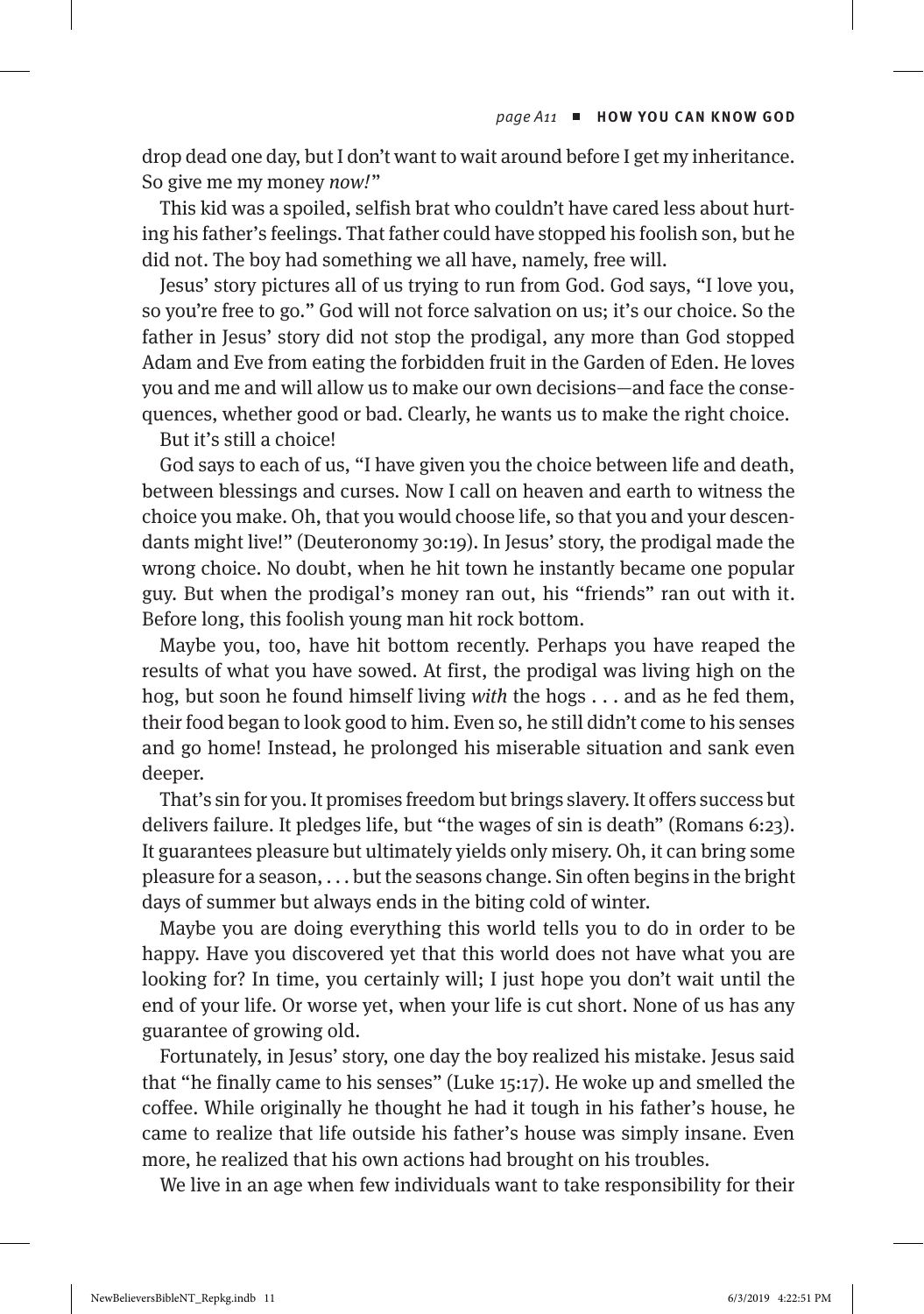own actions. There is always someone or something to blame. If it's trouble at home, we say, "The problem is my parents." If it's trouble at school, we say, "The problem is my teachers." Trouble at work? Then it's the fault of a boss or colleagues. We always find someone or something to blame. "I wouldn't have done this if you hadn't done that." "I act like that because it's the way my father (or mother) acted." "Maybe I shouldn't have done it, but you're just as bad!"

But there has to come a point where we own up to what we have done. The Bible says, "The human heart is the most deceitful of all things, and desperately wicked. Who really knows how bad it is?" (Jeremiah 17:9).

It's an amazing thing when we ditch the excuses and stop the blame shifting and admit the problem is us. Sometimes this happens gradually, dawning on us over a period of time. But often it's instantaneous. Like a flash, it comes to you: "It's not these Christians who are crazy. It's me!"

It happened that way with the Lost Son. Suddenly, like a flash, it dawned on him that it was not his father who was wrong, but him. He recognized the love and patience of his father and how he had offended him. Once that happened, immediately he saw his old, confining home in a very new light. The lonely boy longed for his family.

You may say, "But I have no family to return to!" Perhaps your parents are divorced, or your dad is abusive, or your mom left you. Maybe you have already lost your parents to death. But I want to assure you: You do have a family. It's called the family of God, the church. And you do have a Father, a Father in Heaven who even now is waiting for you.

This boy eventually realized that everything he was looking for he already had in his father's house. In the same way, everything you need in life is found in a relationship with God!

How did the father in the story feel when his son left? He was sad. He missed his son. Now remember, this story is a snapshot of God. How does God feel about people like us wasting our lives? He also feels sad. He also misses us.

The boy in the story said, "I will go home to my father." He could have repeated this resolution daily and yet never have done anything about it, but he acted on his plan. In a similar way, a lot of people who have fallen into sin say, "One of these days, I am going to get right with God." But nothing ever changes, and they sink deeper into sin as their hearts grow harder and harder. To get right with God, we need to utter three difficult words: "I have sinned" (Luke 15:21). God cannot forgive the sin we will not confess!

And how does the father in Jesus' story react to his returning prodigal? Listen again to Jesus: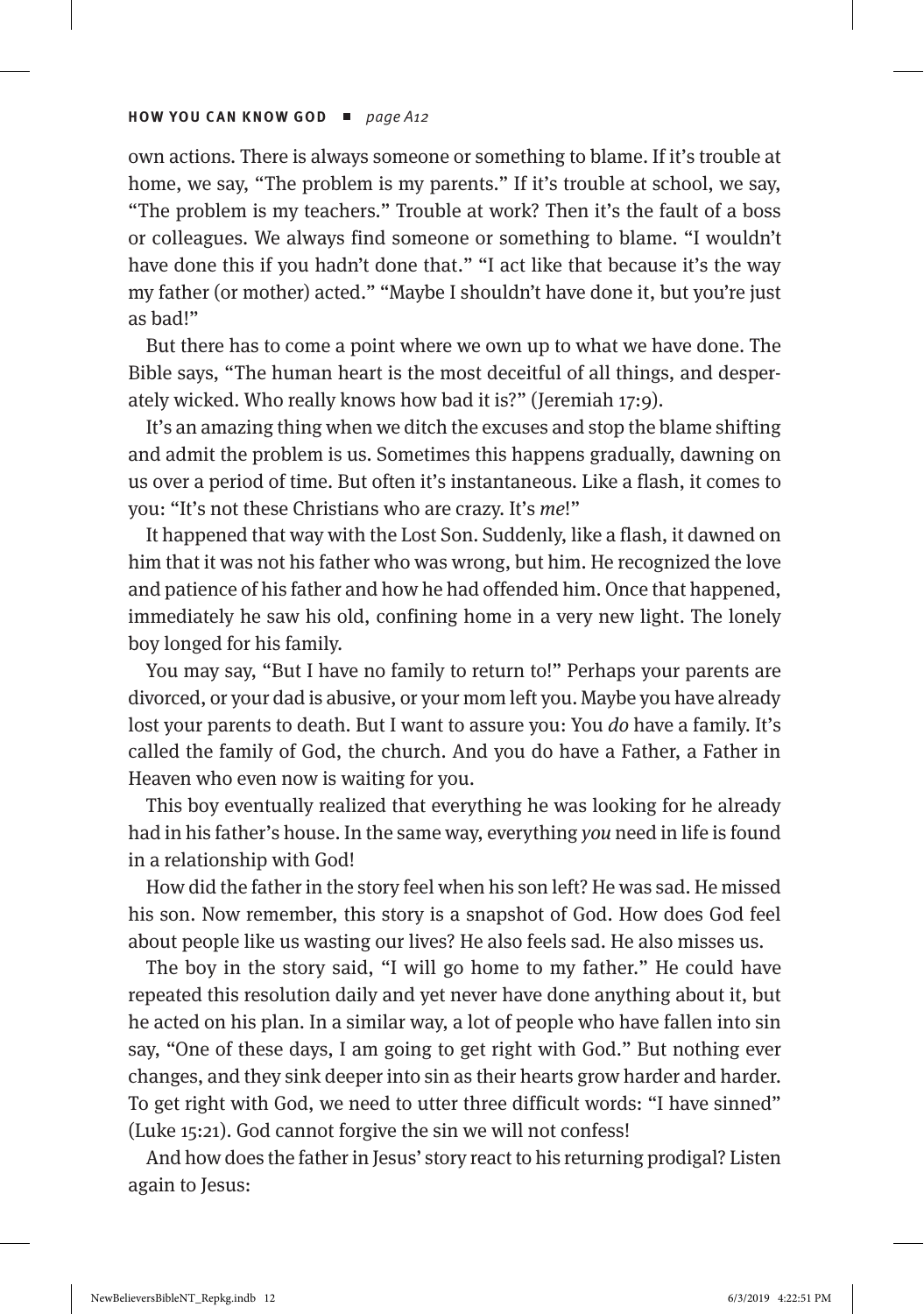When he finally came to his senses, he said to himself, "At home even the hired servants have food enough to spare, and here I am dying of hunger! I will go home to my father and say, 'Father, I have sinned against both heaven and you, and I am no longer worthy of being called your son. Please take me on as a hired servant.'"

So he returned home to his father. And while he was still a long way off, his father saw him coming. Filled with love and compassion, he ran to his son, embraced him, and kissed him. His son said to him, "Father, I have sinned against both heaven and you, and I am no longer worthy of being called your son."

But his father said to the servants, "Quick! Bring the finest robe in the house and put it on him. Get a ring for his finger and sandals for his feet. And kill the calf we have been fattening. We must celebrate with a feast, for this son of mine was dead and has now returned to life. He was lost, but now he is found." So the party began. (Luke 15:17-24)

Notice that the father accepted his son just as he was. Even without a bath! In the same way, God receives us  $as$  we are. Jesus said, "Those the Father has given me will come to me, and I will never reject them" (John 6:37) and, "Come to me, all of you who are weary and carry heavy burdens, and I will give you rest" (Matthew 11:28).

Perhaps you say, "I need to clean up my life before I come to God." God effectively says, "No, you need to come to me, and I will clean up your life."

Notice that Jesus says the father ran to the son. Understand that in this ancient culture, it was considered undignified for an older man to run. (It was hard, too!) Yet the father pulled his beautiful robe up above his knees and sprinted to his son.

You may have walked away from God, but he has not walked away from you. In fact, he will run to you if you will turn back to him. Just like the father of the Lost Son, God will see you coming, even if you are still a long way off.

> *So, what do you need to do in order to come into a close relationship with God?*

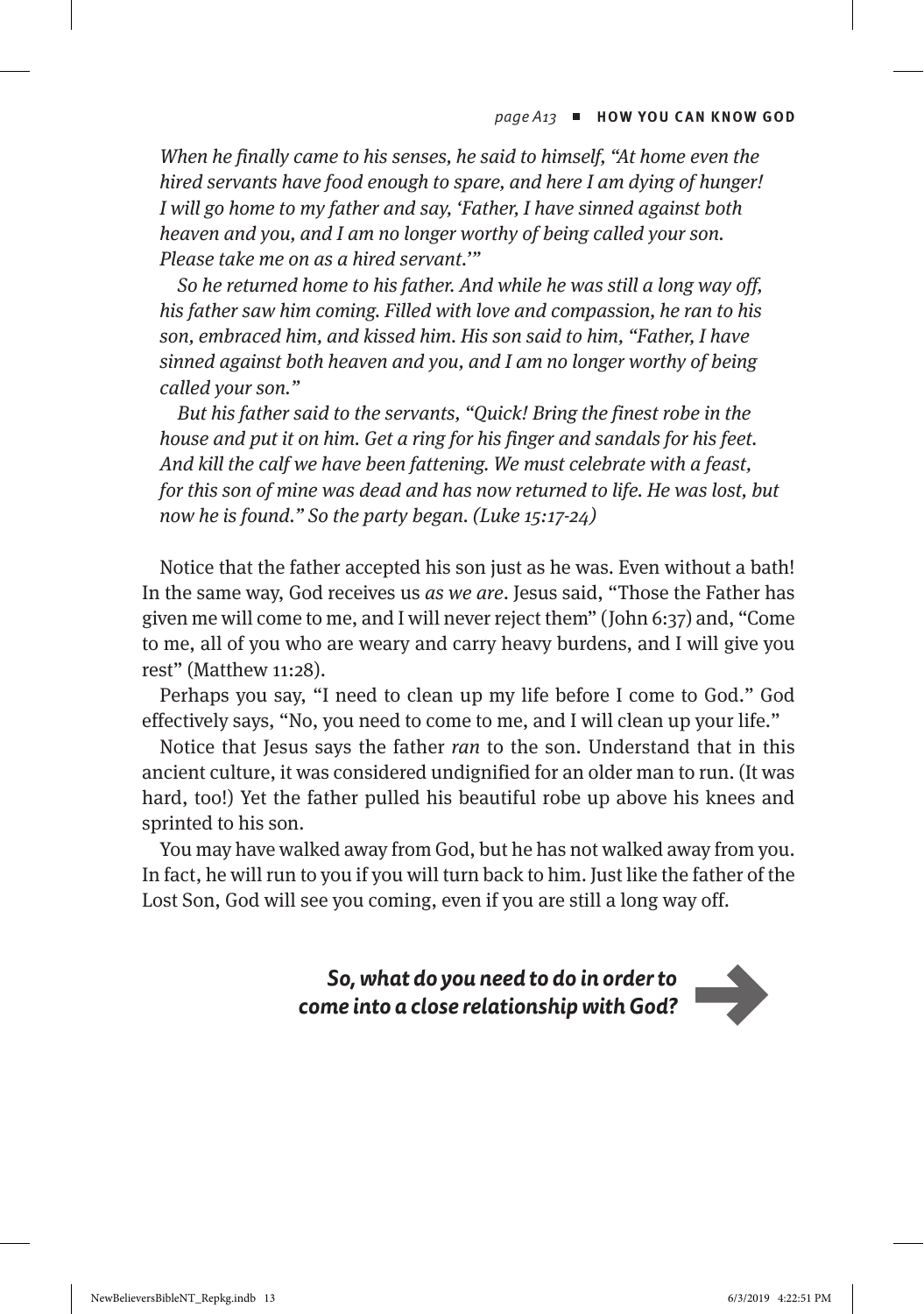## *1. Recognize and confess that you are a sinner.*

No more excuses! What is sin? It is to fall short of God's standard, which is perfection itself. It is also to cross a line. All of us have done that and more. We have broken God's commandments and fallen short of his glory. The Bible tells us, "Everyone has sinned; we all fall short of God's glorious standard" (Romans 3:23). It also says, "If we claim we have no sin, we are only fooling ourselves and not living in the truth" (1 John 1:8).

God gave us his law, the Ten Commandments (Exodus 20:1-17), not to make us righteous, but to show us how miserably we all fall short of his perfection. His laws are like a moral mirror that shows us our flaws and sin.

## *2. Recognize that Jesus died on the cross for you.*

The Bible tells us,

When we were utterly helpless, Christ came at just the right time and died for us sinners. Now, most people would not be willing to die for an upright person, though someone might perhaps be willing to die for a person who is especially good. But God showed his great love for us by sending Christ to die for us while we were still sinners. (Romans 5:6-8)

There was simply no other way to satisfy the righteous demands of God. We have no ability to improve ourselves, much less save ourselves, and therefore we faced a future of permanent separation from God because of our sin. But God, in his great love, sent his own Son to come down from Heaven and die on the cross in our place.

I love the way the apostle Paul personalized it when he wrote, "the Son of God, who loved me and gave himself for me" (Galatians 2:20, emphasis added). God loves you and gave himself for you, too! There was no other way to resolve this serious sin issue that we all face. Jesus was the only one who could ever accomplish that, which is why he said, "I am the way, the truth, and the life. No one can come to the Father except through me" (John 14:6). Christ is the only way to the Father. He himself said so.

The apostle Peter echoed these words: "There is salvation in no one else! God has given no other name under heaven by which we must be saved" (Acts 4:12). It's not about what I did to please God or reach him on my own efforts. In fact, I did everything to displease him, and so I failed to reach him. "There is one God and one Mediator who can reconcile God and humanity—the man Christ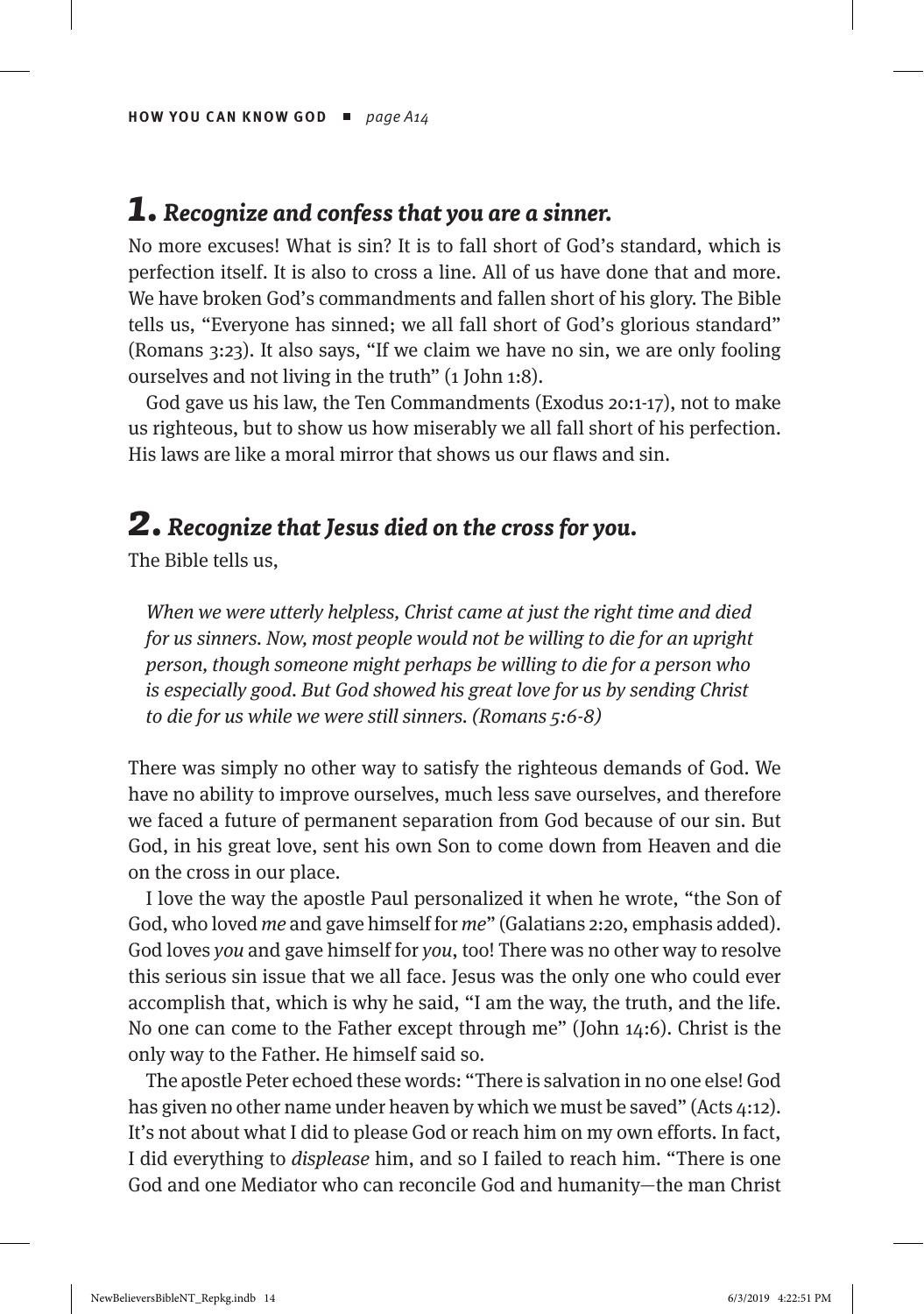Jesus" (1 Timothy 2:5). Jesus Christ, the Son of God, willingly laid down his life when he went to the cross to die for our sins. In probably the best-known verse in the Bible, we read, "For this is how God loved the world: He gave his one and only Son, so that everyone who believes in him will not perish but have eternal life" (John 3:16).

## *3. Repent of your sin.*

What does it mean to "repent"? It means to turn from all known sin. It's being sorry for your sin. But not only that! It's being sorry enough to stop. The Bible says, "The kind of sorrow God wants us to experience leads us away from sin and results in salvation" (2 Corinthians 7:10).

Repentance is like hanging a U-turn in the road of life. You have been running from God, like the Lost Son; now it's time to run to him. The Bible says, "Now repent of your sins and turn to God, so that your sins may be wiped away" (Acts 3:19).

## *4. Receive Christ into your life.*

Salvation comes not merely by believing that Jesus is the Son of God, but by receiving him into your life. Being a Christian is not just knowing about God; it's knowing God himself. It's a relationship, a friendship with Jesus, who will come into your heart and take up permanent residence there. Jesus said, "Look! I stand at the door and knock. If you hear my voice and open the door, I will come in, and we will share a meal together as friends" (Revelation 3:20).

The Bible says, "To all who believed him and accepted him, he gave the right to become children of God" (John 1:12). And how do you receive him into your life? Through prayer. If you want to ask him to take up residence in your heart right now, you might offer the following prayer:

### Lord Jesus,

I know that I am a sinner. I have broken your commandments and fallen short of your standards. Right now I turn from that sin and ask you to come into my life. Be my Lord, Savior, friend, and God. I put my faith in Jesus Christ, and in him alone, to save me from my sins. Thank you for loving me and calling me. In Jesus' name I pray, amen.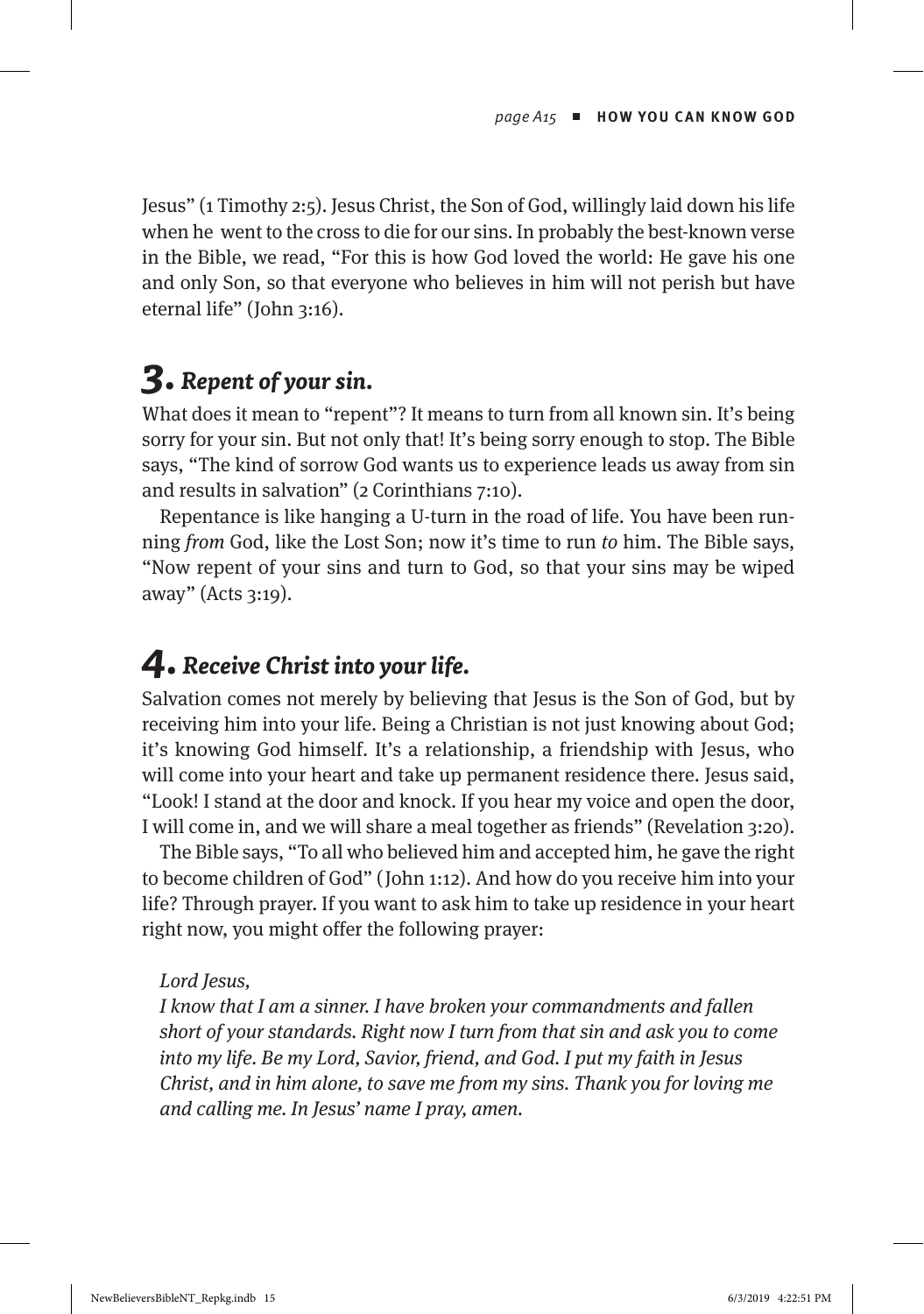# **Matthew**

AUTHOR: Matthew (Levi) • DATE WRITTEN: AD 60–65 • GENRE: Gospel

**MATTHEW WROTE HIS GOSPEL** approximately thirty years after the death and resurrection of Jesus (AD 60–65), in order to prove to the Jewish people that this Nazarene born in Bethlehem was indeed the Messiah they had been waiting many centuries for. Matthew therefore frequently quotes the Hebrew Scriptures to show how Jesus fulfilled ancient prophecies about the Messiah (he includes at least 129 quotations or allusions from the Old Testament).

Only Matthew tells us about Joseph's dream (Matthew 1:20-24), the visit of the Magi (Matthew 2:1-12), and the escape to Egypt (Matthew 2:13-15). His account of Jesus' genealogy (Matthew 1:1-17) traces the Savior's lineage through Joseph, rather than Mary, and has an interesting focus on grace (compare Luke 3:23-38). Matthew mentions four women in Jesus' line, all of them outcasts whom God had redeemed through his grace (Tamar, Genesis 38; Rahab, Joshua 2; 6:17-23; Ruth; and Bathsheba, 2 Samuel 11). Matthew is one of the synoptic Gospels, along with Mark and Luke. This means that they include many of the same stories and often in a similar sequence, which differs from the Gospel of John. Of the three synoptic Gospels, only Matthew was written as an eyewitness account by one of the twelve apostles.

Matthew also records many specific teachings and sermons given by Jesus. It is the only Gospel in which we find the Sermon on the Mount (Matthew 5–7), a clear blueprint for how to live as an effective disciple of Christ. In this famous sermon we encounter the Beatitudes (Matthew 5:3-10), the Lord's Prayer (Matthew 6:9-13), and Jesus' teachings about anger, lust, divorce, love, money, charity, and worry. And in what is often called the Olivet discourse (Matthew 24), we hear what Jesus has to say about the future and his second coming. Matthew closes his Gospel with a compelling description of Christ's arrest, trial, crucifixion, and resurrection and a final challenge by the risen Jesus to his church to "make disciples of all the nations"—what is often called the great commission.

#### *The Ancestors of Jesus the Messiah*

**1** This is a record of the ancestors of Jesus the Messiah, a descendant of David and of Abraham\*:

- <sup>2</sup> Abraham was the father of Isaac. Isaac was the father of Jacob. Jacob was the father of Judah and his brothers.
- <sup>3</sup> Judah was the father of Perez and Zerah (whose mother was Tamar). Perez was the father of Hezron. Hezron was the father of Ram.\*
- <sup>4</sup> Ram was the father of Amminadab. Amminadab was the father of Nahshon. Nahshon was the father of Salmon.
- <sup>5</sup> Salmon was the father of Boaz (whose mother was Rahab). Boaz was the father of Obed (whose mother was Ruth).
	- Obed was the father of Jesse.
- <sup>6</sup> Jesse was the father of King David.
- David was the father of Solomon (whose mother was Bathsheba, the widow of Uriah).
- <sup>7</sup> Solomon was the father of Rehoboam. Rehoboam was the father of Abijah. Abijah was the father of Asa.\*
- <sup>8</sup> Asa was the father of Jehoshaphat. Jehoshaphat was the father of Jehoram.\* Jehoram was the father\* of Uzziah.
- <sup>9</sup> Uzziah was the father of Jotham. Jotham was the father of Ahaz. Ahaz was the father of Hezekiah.
- <sup>10</sup> Hezekiah was the father of Manasseh. Manasseh was the father of Amon.\* Amon was the father of Josiah.
- <sup>11</sup> Josiah was the father of Jehoiachin\* and his brothers (born at the time of the exile to Babylon).
- <sup>12</sup> After the Babylonian exile: Jehoiachin was the father of Shealtiel. Shealtiel was the father of Zerubbabel.

1:1 Greek *Jesus the Messiah, Son of David and son of Abraham.* 1:3 Greek *Aram,* a variant spelling of Ram; also in 1:4. See 1 Chr 2:9-10. 1:7 Greek As*aph,* a variant spelling of Asa; also in 1:8. See 1 Chr 3:10. 1:**8a** Greek *Joram,* a variant spelling of Jehoram; also<br>in 1:8b. See 1 Kgs 22:50 and note at 1 Chr 3:11. 1:**8b** Or *ancestor;* a 1:10b. See 1 Chr 3:14. 1:11 Greek *Jeconiah,* a variant spelling of Jehoiachin; also in 1:12. See 2 Kgs 24:6 and note at 1 Chr 3:16.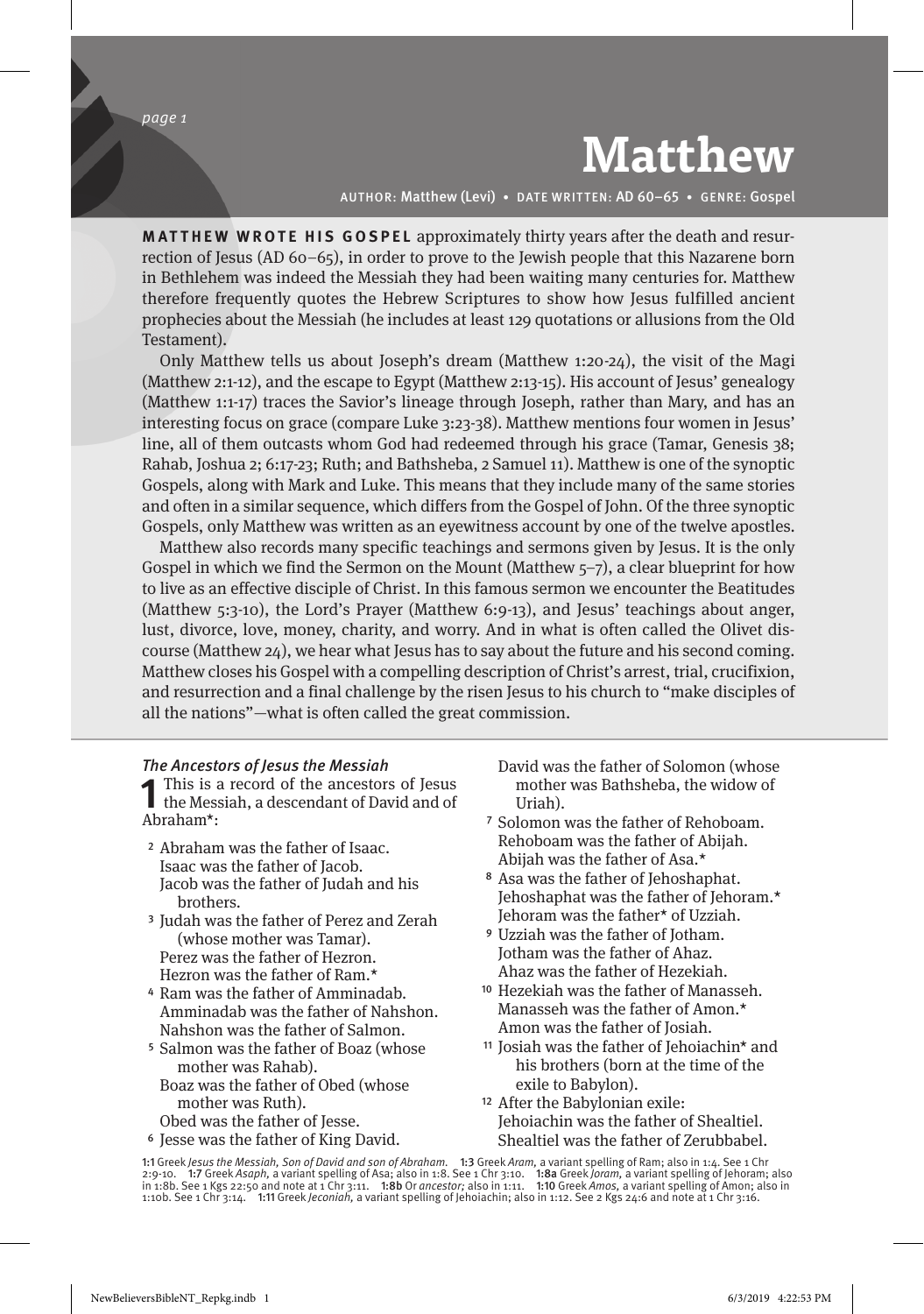#### **Matthew 2** *page 2*

- <sup>13</sup> Zerubbabel was the father of Abiud. Abiud was the father of Eliakim. Eliakim was the father of Azor.
- <sup>14</sup> Azor was the father of Zadok. Zadok was the father of Akim. Akim was the father of Eliud.
- <sup>15</sup> Eliud was the father of Eleazar. Eleazar was the father of Matthan. Matthan was the father of Jacob.
- <sup>16</sup> Jacob was the father of Joseph, the husband of Mary. Mary gave birth to Jesus, who is called the Messiah.

<sup>17</sup>All those listed above include fourteen generations from Abraham to David, fourteen from David to the Babylonian exile, and fourteen from the Babylonian exile to the Messiah.

#### *The Birth of Jesus the Messiah*

<sup>18</sup>This is how Jesus the Messiah was born. His mother, Mary, was engaged to be married to Joseph. But before the marriage took place, while she was still a virgin, she became pregnant through the power of the Holy Spirit. <sup>19</sup>Joseph, to whom she was engaged, was a righteous man and did not want to disgrace her publicly, so he decided to break the engagement\* quietly.

<sup>20</sup>As he considered this, an angel of the Lord appeared to him in a dream. "Joseph, son of David," the angel said, "do not be afraid to take Mary as your wife. For the child within her was conceived by the Holy Spirit. <sup>21</sup>And she will have a son, and you are to name him Jesus,\* for he will save his people from their sins."

<sup>22</sup>All of this occurred to fulfill the Lord's message through his prophet:

<sup>23</sup> "Look! The virgin will conceive a child! She will give birth to a son, and they will call him Immanuel,\* which means 'God is with us.'"

<sup>24</sup>When Joseph woke up, he did as the angel of the Lord commanded and took Mary as his wife. 25But he did not have sexual relations with her until her son was born. And Joseph named him Jesus.

#### *Visitors from the East*

**2**Jesus was born in Bethlehem in Judea, during the reign of King Herod. About that time some wise men\* from eastern lands arrived in Jerusalem, asking, 2"Where is the newborn king of the Jews? We saw his star as it rose,\* and we have come to worship him."

<sup>3</sup>King Herod was deeply disturbed when he heard this, as was everyone in Jerusalem. 4He called a meeting of the leading priests and teachers of religious law and asked, "Where is the Messiah supposed to be born?"

<sup>5</sup>"In Bethlehem in Judea," they said, "for this is what the prophet wrote:

<sup>6</sup> 'And you, O Bethlehem in the land of Judah,

are not least among the ruling cities\* of Judah,

for a ruler will come from you who will be the shepherd for my people Israel.'\*"

<sup>7</sup>Then Herod called for a private meeting with the wise men, and he learned from them the time when the star first appeared. 8Then he told them, "Go to Bethlehem and search carefully for the child. And when you find him, come back and tell me so that I can go and worship him, too!"

<sup>9</sup>After this interview the wise men went their way. And the star they had seen in the east guided them to Bethlehem. It went ahead of them and stopped over the place where the child was. 10When they saw the star, they were filled with joy! 11They entered the house and saw the child with his mother, Mary, and they bowed down and worshiped him. Then they opened their treasure chests and gave him gifts of gold, frankincense, and myrrh.

<sup>12</sup>When it was time to leave, they returned to their own country by another route, for God had warned them in a dream not to return to Herod.

#### *The Escape to Egypt*

<sup>13</sup>After the wise men were gone, an angel of the Lord appeared to Joseph in a dream. "Get up! Flee to Egypt with the child and his mother," the angel said. "Stay there until I tell you to return, because Herod is going to search for the child to kill him."

<sup>14</sup>That night Joseph left for Egypt with the child and Mary, his mother, 15and they stayed there until Herod's death. This fulfilled what the Lord had spoken through the prophet: "I called my Son out of Egypt."\*

<sup>16</sup>Herod was furious when he realized that the wise men had outwitted him. He sent soldiers to kill all the boys in and around Bethlehem who were two years old and under, based on the wise men's report of the star's first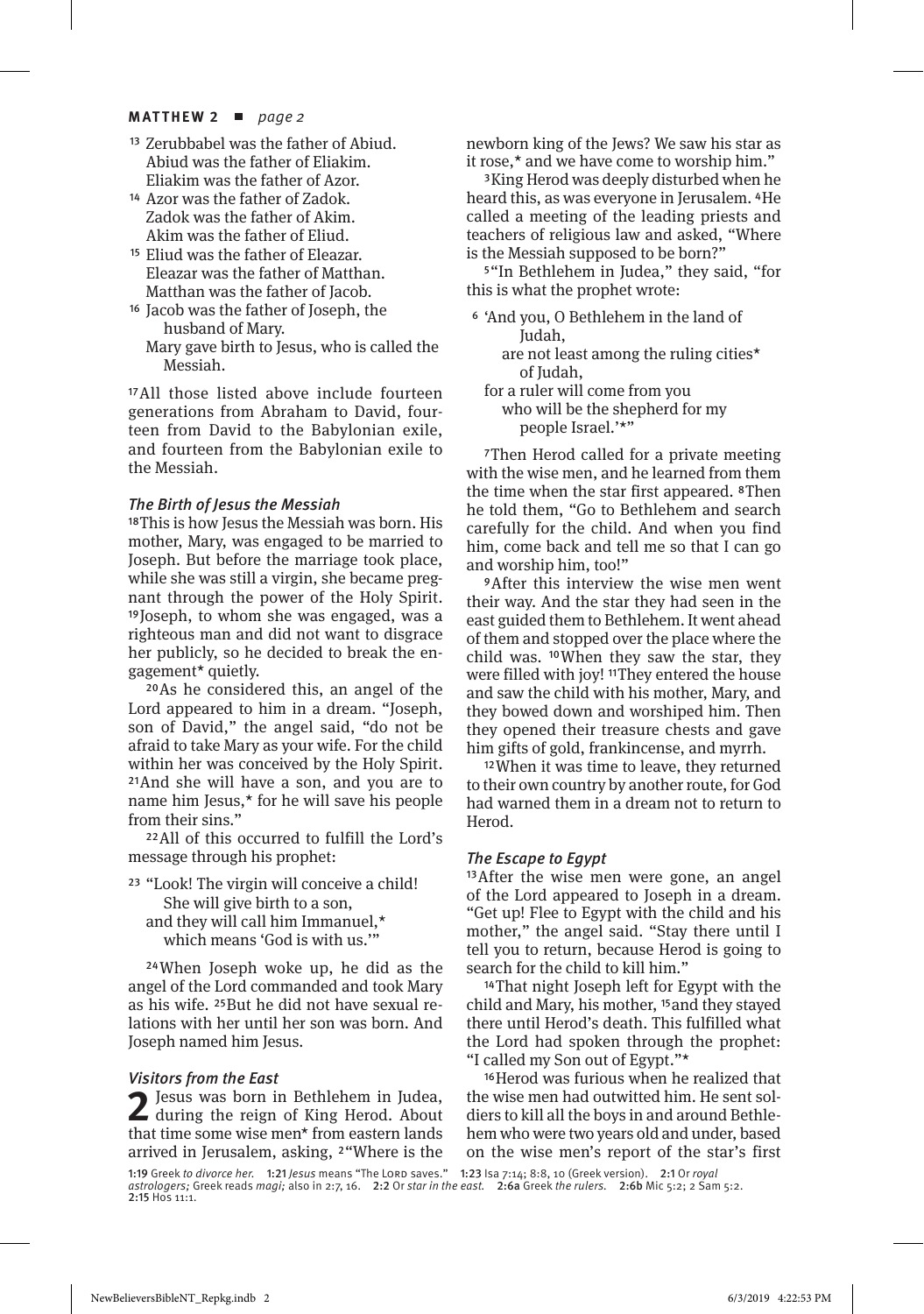appearance. 17Herod's brutal action fulfilled what God had spoken through the prophet Jeremiah:

<sup>18</sup> "A cry was heard in Ramah weeping and great mourning. Rachel weeps for her children, refusing to be comforted, for they are dead."\*

#### *The Return to Nazareth*

19When Herod died, an angel of the Lord appeared in a dream to Joseph in Egypt. 20"Get up!" the angel said. "Take the child and his mother back to the land of Israel, because those who were trying to kill the child are dead."

<sup>21</sup>So Joseph got up and returned to the land of Israel with Jesus and his mother. 22But when he learned that the new ruler of Judea was Herod's son Archelaus, he was afraid to go there. Then, after being warned in a dream, he left for the region of Galilee. 23So the family went and lived in a town called Nazareth. This fulfilled what the prophets had said: "He will be called a Nazarene."

*John the Baptist Prepares the Way* **3** In those days John the Baptist came to the Judean wilderness and began preaching. His message was, 2"Repent of your sins and turn to God, for the Kingdom of Heaven is near.\*" 3The prophet Isaiah was speaking about John when he said,

"He is a voice shouting in the wilderness, 'Prepare the way for the LORD's coming! Clear the road for him!'"\*

<sup>4</sup>John's clothes were woven from coarse camel hair, and he wore a leather belt around his waist. For food he ate locusts and wild honey. 5People from Jerusalem and from all of Judea and all over the Jordan Valley went out to see and hear John. 6And when they confessed their sins, he baptized them in the Jordan River.

<sup>7</sup>But when he saw many Pharisees and Sadducees coming to watch him baptize,\* he denounced them. "You brood of snakes!" he exclaimed. "Who warned you to flee the coming wrath? 8Prove by the way you live that you have repented of your sins and turned to God. <sup>9</sup>Don't just say to each other, 'We're safe, for we are descendants of Abraham.' That means nothing, for I tell you, God can create children of Abraham from these very stones. 10Even

now the ax of God's judgment is poised, ready to sever the roots of the trees. Yes, every tree that does not produce good fruit will be chopped down and thrown into the fire.

<sup>11</sup>"I baptize with\* water those who repent of their sins and turn to God. But someone is coming soon who is greater than I am—so much greater that I'm not worthy even to be his slave and carry his sandals. He will baptize you with the Holy Spirit and with fire.\* <sup>12</sup>He is ready to separate the chaff from the wheat with his winnowing fork. Then he will clean up the threshing area, gathering the wheat into his barn but burning the chaff with never-ending fire."

#### *The Baptism of Jesus*

<sup>13</sup>Then Jesus went from Galilee to the Jordan River to be baptized by John. 14But John tried to talk him out of it. "I am the one who needs to be baptized by you," he said, "so why are you coming to me?"

<sup>15</sup>But Jesus said, "It should be done, for we must carry out all that God requires.\*" So John agreed to baptize him.

<sup>16</sup>After his baptism, as Jesus came up out of the water, the heavens were opened\* and he saw the Spirit of God descending like a dove and settling on him. 17And a voice from heaven said, "This is my dearly loved Son, who brings me great joy."

#### *The Temptation of Jesus*

**4**Then Jesus was led by the Spirit into the wilderness to be tempted there by the devil. 2For forty days and forty nights he fasted and became very hungry.

<sup>3</sup>During that time the devil\* came and said to him, "If you are the Son of God, tell these stones to become loaves of bread."

<sup>4</sup>But Jesus told him, "No! The Scriptures say,

'People do not live by bread alone,

but by every word that comes from the mouth of God.'\*"

<sup>5</sup>Then the devil took him to the holy city, Jerusalem, to the highest point of the Temple, <sup>6</sup>and said, "If you are the Son of God, jump off! For the Scriptures say,

'He will order his angels to protect you. And they will hold you up with their hands so you won't even hurt your foot on

a stone.'\*"

2:18 Jer 31:15. 3:2 Or has come, or is coming soon. 3:3 Isa 40:3 (Greek version). 3:7 Or coming to be baptized. 3:11a Or in.<br>3:11b Or in the Holy Spirit and in fire. 3:15 Or for we must fulfill all righteous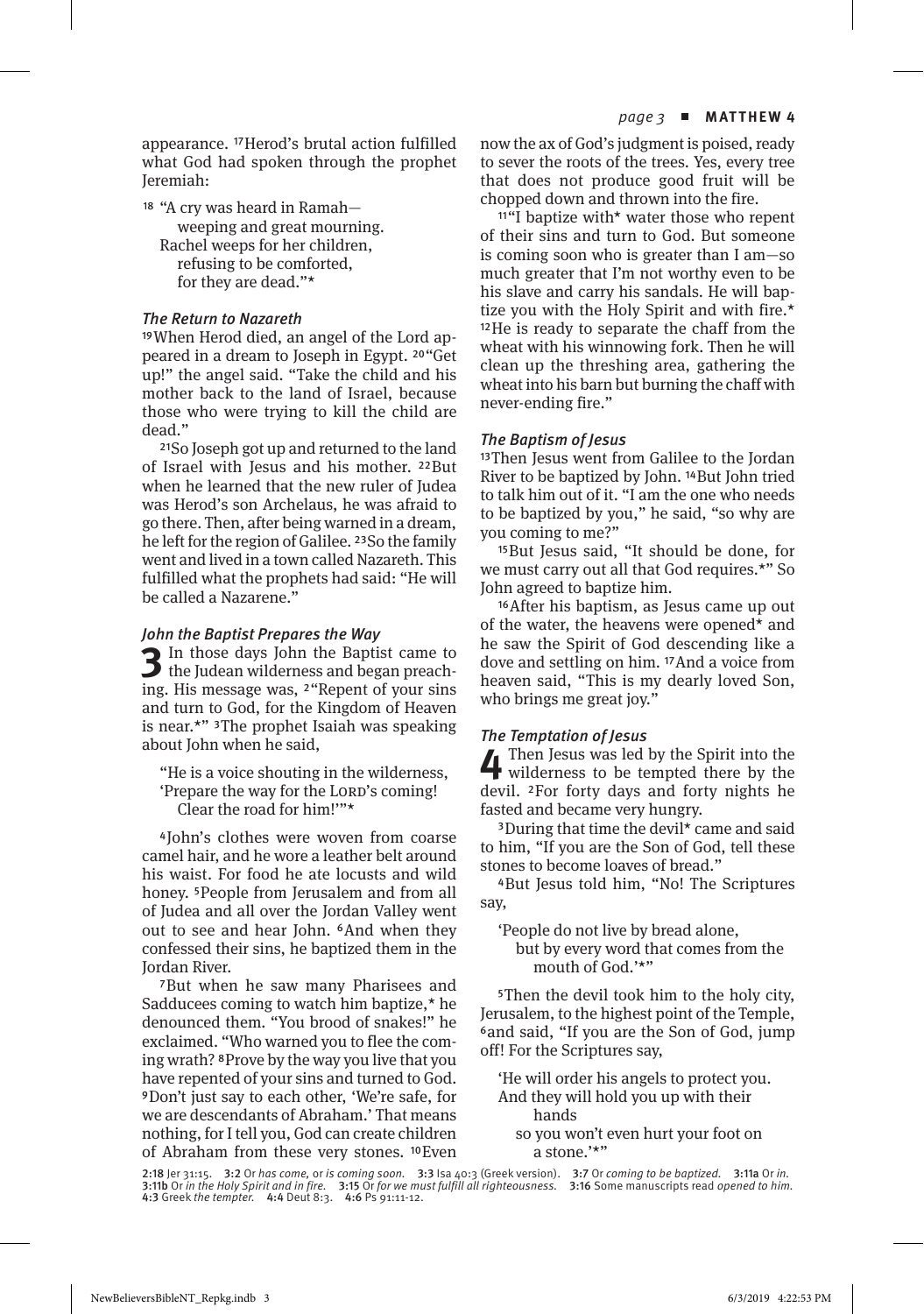Jesus shows us the way to true happiness in this text. And believe it or not, it has nothing to do with personal fulfillment. Here Jesus gives us a three-step prescription to spiritual health and happiness:

**1. See Yourself as You Really Are.** This is the first step. When we realize our need for God (Matthew 5:3), we see ourselves as we really are: sinners in desperate need of God's forgiveness. The verb translated *need for [God]* in this verse speaks of being destitute, completely dependent on others. To realize our need for God is to admit that we are spiritually destitute apart from God.

**2. TAKE ACTION.** Another way to translate verse  $\mu$  is "happy are the unhappy." When we see ourselves as we really are, we mourn over our condition. This leads us to begin making changes in our lives. Scripture tells us, "For the kind of sorrow God wants us to experience leads us away from sin and results in salvation" (2 Corinthians 7:10). True sorrow will lead to joy—salvation in Jesus Christ.

**3. Pursue Humility.** Seeing ourselves as we really are produces two vital spiritual qualities: gentleness and lowliness (Matthew 5:5). We have an accurate and honest assessment of ourselves that, in turn, affects how we approach others. This contradicts the world's way of thinking, which advocates standing up for your rights and asserting yourself in order to get what you deserve. The humbleness Jesus describes here is not weakness or cowardice, but rather power under constraint, much like a powerful stallion submitting to the control of the bit.

The more we realize our need for God and admit our weaknesses, the more we will rely on God's grace—and the happier we will be.

*For the next note on "Attitude toward Self" turn to page 22.*

<sup>7</sup>Jesus responded, "The Scriptures also say, 'You must not test the LORD your God.'\*"

<sup>8</sup>Next the devil took him to the peak of a very high mountain and showed him all the kingdoms of the world and their glory. 9"I will give it all to you," he said, "if you will kneel down and worship me."

<sup>10</sup>"Get out of here, Satan," Jesus told him. "For the Scriptures say,

'You must worship the LORD your God and serve only him.'\*"

<sup>11</sup>Then the devil went away, and angels came and took care of Jesus.

#### *The Ministry of Jesus Begins*

12When Jesus heard that John had been arrested, he left Judea and returned to Galilee. <sup>13</sup>He went first to Nazareth, then left there and moved to Capernaum, beside the Sea of Galilee, in the region of Zebulun and Naphtali. <sup>14</sup>This fulfilled what God said through the prophet Isaiah:

<sup>15</sup> "In the land of Zebulun and of Naphtali, beside the sea, beyond the Jordan River,

in Galilee where so many Gentiles live, <sup>16</sup> the people who sat in darkness

have seen a great light.

And for those who lived in the land where death casts its shadow, a light has shined."\*

<sup>17</sup>From then on Jesus began to preach, "Repent of your sins and turn to God, for the Kingdom of Heaven is near.\*"

### *The First Disciples*

<sup>18</sup>One day as Jesus was walking along the shore of the Sea of Galilee, he saw two brothers—Simon, also called Peter, and Andrew throwing a net into the water, for they fished for a living. <sup>19</sup> Jesus called out to them, "Come, follow me, and I will show you how to fish for people!" 20And they left their nets at once and followed him.

<sup>21</sup>A little farther up the shore he saw two other brothers, James and John, sitting in a boat with their father, Zebedee, repairing their nets. And he called them to come, too. <sup>22</sup>They immediately followed him, leaving the boat and their father behind.

RUNNING ONING & LLO ತ u.<br>U  $\circ$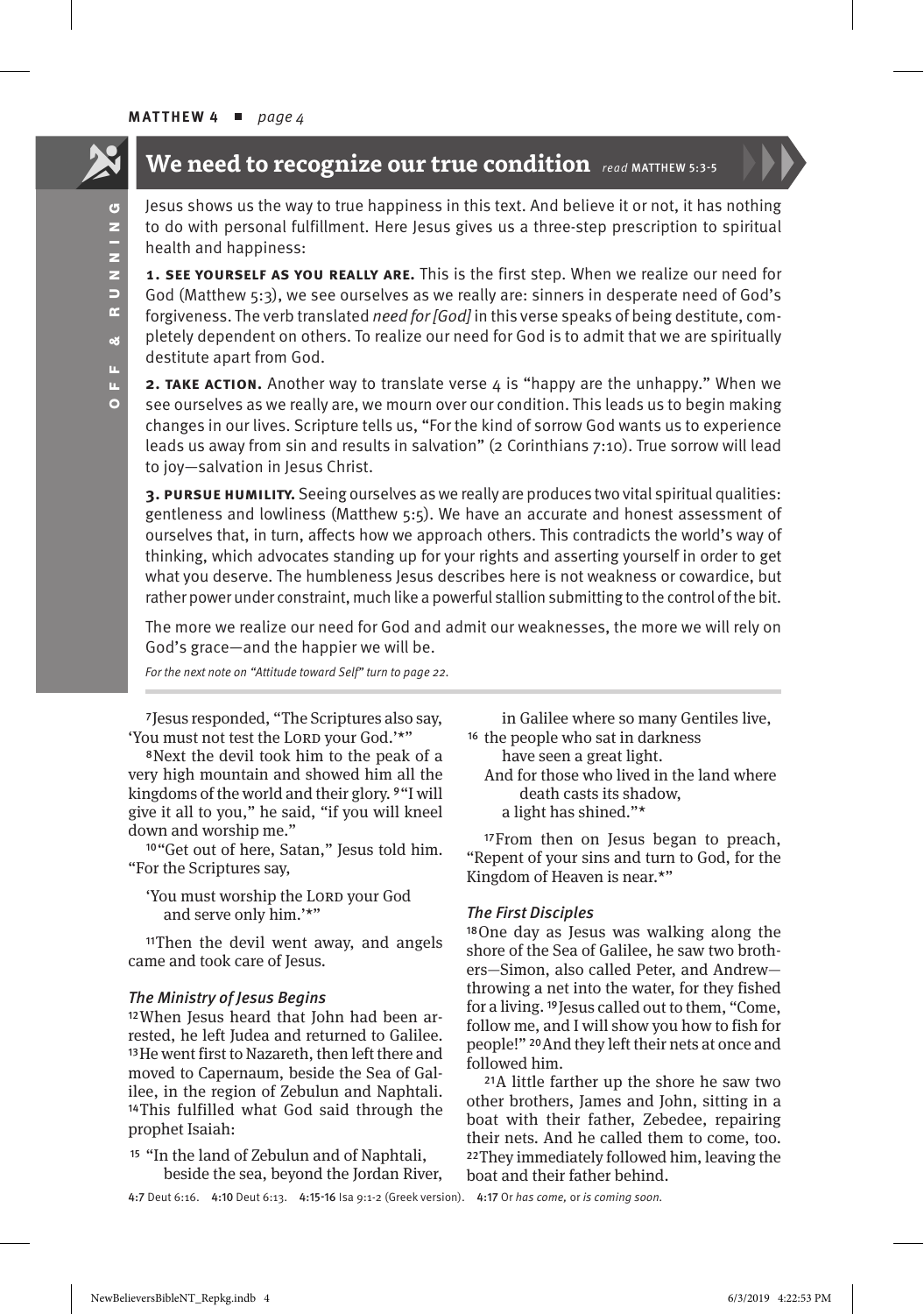#### *Crowds Follow Jesus*

23Jesus traveled throughout the region of Galilee, teaching in the synagogues and announcing the Good News about the Kingdom. And he healed every kind of disease and illness. <sup>24</sup>News about him spread as far as Syria, and people soon began bringing to him all who were sick. And whatever their sickness or disease, or if they were demon possessed or epileptic or paralyzed—he healed them all. <sup>25</sup>Large crowds followed him wherever he went—people from Galilee, the Ten Towns,\* Jerusalem, from all over Judea, and from east of the Jordan River.

#### *The Sermon on the Mount*

**5** One day as he saw the crowds gathering,  $\sum$  Jesus went up on the mountainside and sat down. His disciples gathered around him, <sup>2</sup>and he began to teach them.

#### *The Beatitudes*

- <sup>3</sup> "God blesses those who are poor and realize their need for him,\*
- for the Kingdom of Heaven is theirs. <sup>4</sup> God blesses those who mourn,
- for they will be comforted.
- <sup>5</sup> God blesses those who are humble, for they will inherit the whole earth.
- <sup>6</sup> God blesses those who hunger and thirst for justice,\*
	- for they will be satisfied.
- <sup>7</sup> God blesses those who are merciful, for they will be shown mercy.
- <sup>8</sup> God blesses those whose hearts are pure,

for they will see God.

- <sup>9</sup> God blesses those who work for peace, for they will be called the children of God.
- <sup>10</sup> God blesses those who are persecuted for doing right,

for the Kingdom of Heaven is theirs.

<sup>11</sup>"God blesses you when people mock you and persecute you and lie about you and say all sorts of evil things against you because you are my followers. 12Be happy about it! Be very glad! For a great reward awaits you in heaven. And remember, the ancient prophets were persecuted in the same way.

#### *Teaching about Salt and Light*

<sup>13</sup>"You are the salt of the earth. But what good is salt if it has lost its flavor? Can you make it salty again? It will be thrown out and trampled underfoot as worthless.

<sup>14</sup>"You are the light of the world—like a city on a hilltop that cannot be hidden. 15No one lights a lamp and then puts it under a basket. Instead, a lamp is placed on a stand, where it gives light to everyone in the house. <sup>16</sup>In the same way, let your good deeds shine out for all to see, so that everyone will praise your heavenly Father.

4:25 Greek *Decapolis.* 5:3 Greek *poor in spirit.* 5:6 Or *for righteousness.*

## **Beware of the sins of the heart** *read* MATTHEW 5:27-30

Some people have the mistaken notion that unless you commit the actual act of adultery you have not really sinned. They think it is okay to fantasize about or look at someone lustfully so long as you don't become involved with that person. But Jesus cuts straight to the core. He lets us know that even a lustful glance is as sinful as committing adultery.

In the original Greek, one of the meanings for the word Jesus uses for *look* is "intentional and repeated gazing." Jesus' remedy for someone who has a problem in this area seems rather harsh, but you really have to look at the context and the culture of the day to understand this radical but important statement.

In the Jewish culture, the right eye (translated here as "your good eye") represented one's best vision, and the right hand ("your stronger hand") represented one's best skills. In essence, Jesus is saying that you should be willing to give up whatever is necessary to keep you from falling into this sin. That may mean terminating a relationship, getting rid of extra television channels, throwing out your smartphone, or changing how or where you spend your spare time. Remove yourself from those things that can have a spiritually destructive effect on your life. Then take practical steps to fill your mind with the things of God: "Fix your thoughts on what is true, and honorable, and right, and pure, and lovely, and admirable. Think about things that are excellent and worthy of praise" (Philippians 4:8).

*For the next note on "Purity" turn to page 182.*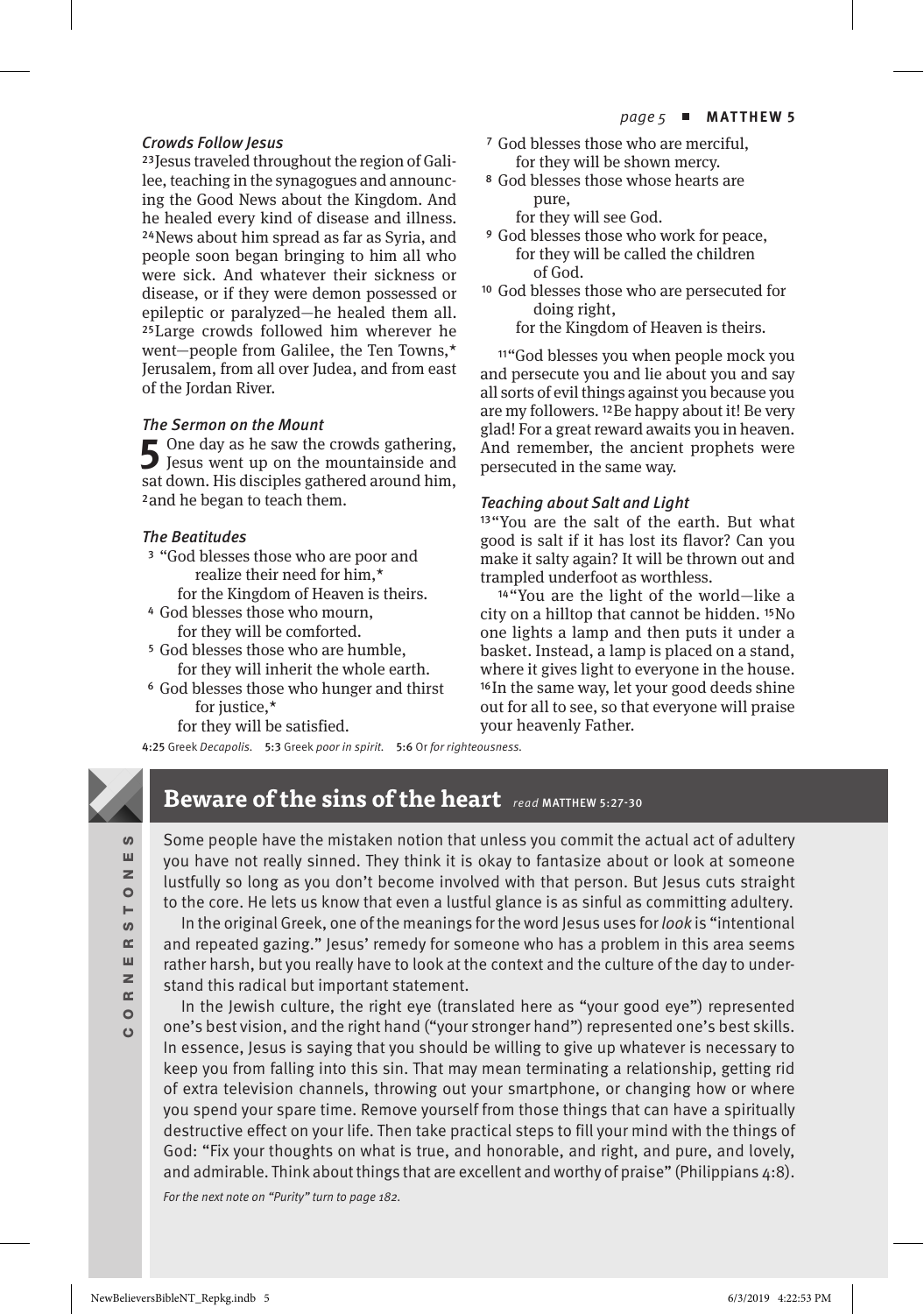#### **Matthew 5** *page 6*

#### *Teaching about the Law*

<sup>17</sup>"Don't misunderstand why I have come. I did not come to abolish the law of Moses or the writings of the prophets. No, I came to accomplish their purpose. 18I tell you the truth, until heaven and earth disappear, not even the smallest detail of God's law will disappear until its purpose is achieved. 19So if you ignore the least commandment and teach others to do the same, you will be called the least in the Kingdom of Heaven. But anyone who obeys God's laws and teaches them will be called great in the Kingdom of Heaven.

20"But I warn you—unless your righteous-

*Teaching about Anger* <sup>21</sup>"You have heard that our ancestors were

told, 'You must not murder. If you commit murder, you are subject to judgment.'\* 22But I say, if you are even angry with someone,\* you are subject to judgment! If you call someone an idiot,\* you are in danger of being brought before the court. And if you curse someone,\* you are in danger of the fires of hell.\*

ness is better than the righteousness of the teachers of religious law and the Pharisees, you will never enter the Kingdom of Heaven!

<sup>23</sup>"So if you are presenting a sacrifice\* at the altar in the Temple and you suddenly

5:21 Exod 20:13; Deut 5:17. 5:22a Some manuscripts add *without cause.* 5:22b Greek uses an Aramaic term of contempt: *If you say to your brother, 'Raca.'* 5:22c Greek *if you say, 'You fool.'* 5:22d Greek *Gehenna;* also in 5:29, 30. 5:23 Greek *gift;* also in 5:24.

## **Forgiveness is not selective** *read* MATTHEW 5:43-48

In this passage, Jesus tells us we must love our enemies and pray for those who persecute us. Before we can love those who have hurt us, we must forgive them. New research on forgiveness suggests that those who do not forgive are more likely to experience high blood pressure; bouts of depression; and problems with anger, stress, and anxiety. One expert said there are robust psychological differences between non-forgiving people and forgiving people.

It comes down to this: *Forgiven* people should be *forgiving* people.

It's been said that refusing to forgive is like drinking rat poison and waiting for the rat to die. If there is one thing we all could use more of these days, it's forgiveness and mercy. Jesus said, "God blesses those who are merciful, for they will be shown mercy" (Matthew 5:7).

Loving our enemies certainly does not come easily—or naturally. In fact, if we wait for some feeling of love to suddenly overtake us, it simply won't happen. We must begin to pray for our enemies even before we are conscious of loving them. This is absolutely impossible to do apart from the help of the Holy Spirit. If you feel you fall short in the area of forgiveness, take heart. The Bible is full of examples of that divine ability to forgive, which can only come from the working of the Holy Spirit in our lives:

- God's Spirit enabled Abraham to give the best land to his traveling partner and nephew, Lot (see Genesis 13:1-12).
- God's Spirit gave Joseph the ability to embrace and kiss his brothers, who had sold him into slavery (see Genesis 45:1-15).
- God's Spirit kept David from taking advantage of an opportunity to kill King Saul, who was seeking David's life (see 1 Samuel 24).
- God's Spirit caused Stephen (the first Christian martyr) to pray for those who were stoning him to death (see Acts 7:59-60).

Just as God's Spirit worked in the lives of these individuals, he will enable you to love, pray, and do good to those who hate and hurt you.

The ultimate example of forgiving one's enemies comes from Jesus himself. While hanging on the cross, he prayed, "Father, forgive them, for they don't know what they are doing" (see Luke 23:34). If the cruel torture of crucifixion would not silence Jesus' prayer for his enemies, what pain, prejudice, or unfair treatment could justify the silencing of our prayers for our enemies?

*For the next note on "Forgiveness" turn to page 24.*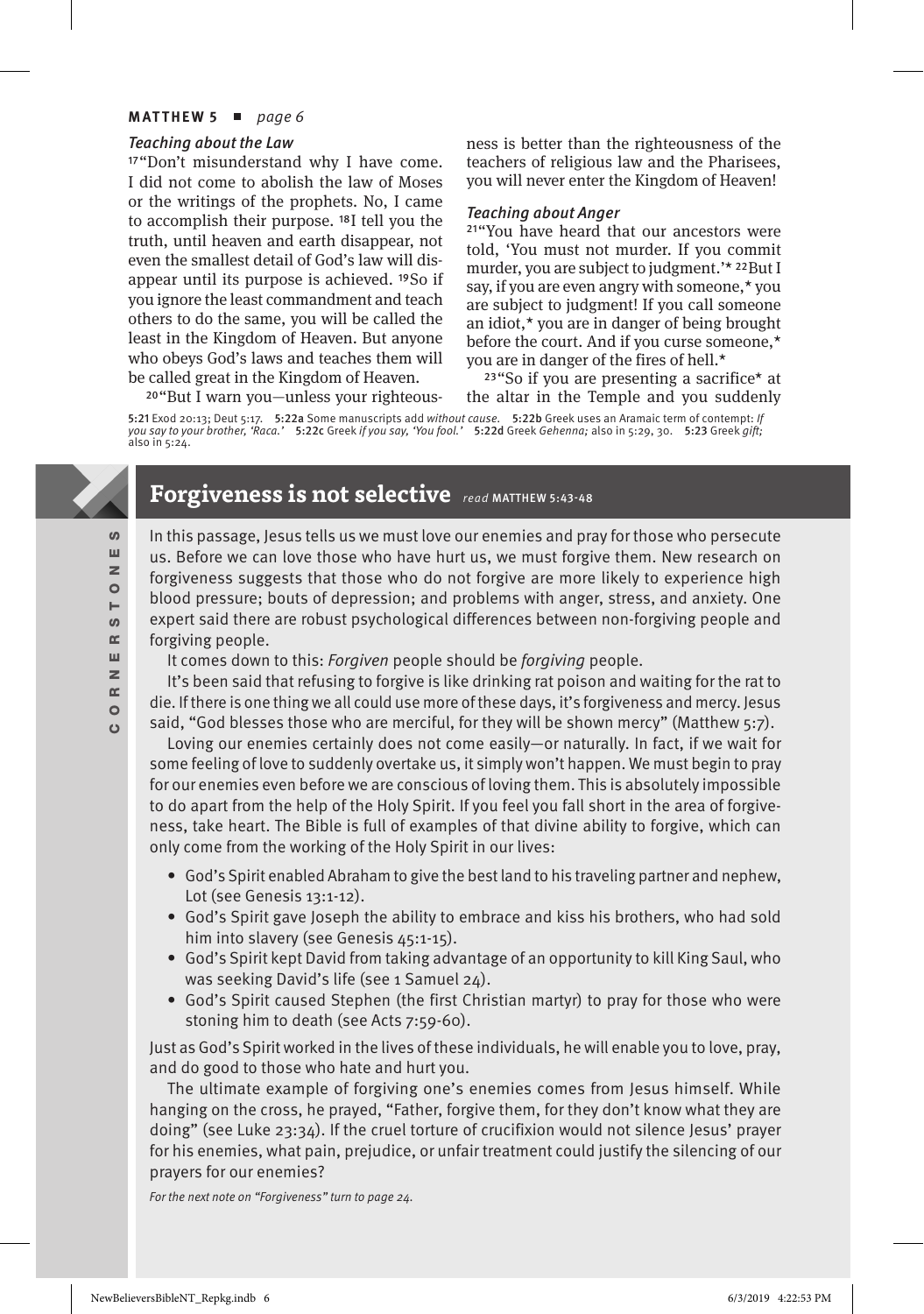remember that someone has something against you, 24leave your sacrifice there at the altar. Go and be reconciled to that person. Then come and offer your sacrifice to God.

<sup>25</sup>"When you are on the way to court with your adversary, settle your differences quickly. Otherwise, your accuser may hand you over to the judge, who will hand you over to an officer, and you will be thrown into prison. 26And if that happens, you surely won't be free again until you have paid the last penny.\*

#### *Teaching about Adultery*

<sup>27</sup>"You have heard the commandment that says, 'You must not commit adultery.'\* 28But I say, anyone who even looks at a woman with lust has already committed adultery with her in his heart. 29So if your eye—even your good eye\*—causes you to lust, gouge it out and throw it away. It is better for you to lose one part of your body than for your whole body to be thrown into hell. 30And if your hand—even your stronger hand\*—causes you to sin, cut it off and throw it away. It is better for you to lose one part of your body than for your whole body to be thrown into hell.

#### *Teaching about Divorce*

<sup>31</sup>"You have heard the law that says, 'A man can divorce his wife by merely giving her a written notice of divorce.'\* 32But I say that a man who divorces his wife, unless she has been unfaithful, causes her to commit adultery. And anyone who marries a divorced woman also commits adultery.

#### *Teaching about Vows*

<sup>33</sup>"You have also heard that our ancestors were told, 'You must not break your vows; you must carry out the vows you make to the LORD.'\* <sup>34</sup>But I say, do not make any vows! Do not say, 'By heaven!' because heaven is God's throne. 35And do not say, 'By the earth!' because the earth is his footstool. And do not say, 'By Jerusalem!' for Jerusalem is the city of the great King. 36Do not even say, 'By my head!' for you can't turn one hair white or black. 37Just say a simple, 'Yes, I will,' or 'No, I won't.' Anything beyond this is from the evil one.

#### *Teaching about Revenge*

38"You have heard the law that says the punishment must match the injury: 'An eye for an eye, and a tooth for a tooth.'\* 39But I say, do not resist an evil person! If someone slaps you on the right cheek, offer the other cheek also. 40If you are sued in court and your shirt is taken from you, give your coat, too. 41If a soldier demands that you carry his gear for a mile,\* carry it two miles. 42Give to those who ask, and don't turn away from those who want to borrow.

#### *Teaching about Love for Enemies*

<sup>43</sup>"You have heard the law that says, 'Love your neighbor'\* and hate your enemy. 44But I say, love your enemies!\* Pray for those who persecute you! 45In that way, you will be acting as true children of your Father in heaven. For he gives his sunlight to both the evil and the good, and he sends rain on the just and the unjust alike. 46If you love only those who love you, what reward is there for that? Even corrupt tax collectors do that much. 47If you are kind only to your friends,\* how are you different from anyone else? Even pagans do that. 48But you are to be perfect, even as your Father in heaven is perfect.

#### *Teaching about Giving to the Needy*

**6**"Watch out! Don't do your good deeds publicly, to be admired by others, for you will lose the reward from your Father in heaven. 2When you give to someone in need, don't do as the hypocrites do—blowing trumpets in the synagogues and streets to call attention to their acts of charity! I tell you the truth, they have received all the reward they will ever get. 3But when you give to someone in need, don't let your left hand know what your right hand is doing. 4Give your gifts in private, and your Father, who sees everything, will reward you.

#### *Teaching about Prayer and Fasting*

<sup>5</sup>"When you pray, don't be like the hypocrites who love to pray publicly on street corners and in the synagogues where everyone can see them. I tell you the truth, that is all the reward they will ever get. 6But when you pray, go away by yourself, shut the door behind you, and pray to your Father in private. Then your Father, who sees everything, will reward you.

<sup>7</sup>"When you pray, don't babble on and on as the Gentiles do. They think their prayers are answered merely by repeating their words again and again. 8Don't be like them, for your Father knows exactly what you need even before you ask him! 9Pray like this:

5:26 Greek *the last kodrantes* [i.e., quadrans]. 5:27 Exod 20:14; Deut 5:18. 5:29 Greek *your right eye.* 5:30 Greek *your right*  hand. 5:31 Deut 24:1. 5:33 Num 30:2. 5:38 Greek *the law that says: 'An eye for an eye and a tooth for a tooth.'* Exod 21:24;<br>Lev 24:20; Deut 19:21. 5:41 Greek *milion* [4,854 feet or 1,478 meters]. 5:43 Lev *those who curse you. Do good to those who hate you.* Compare Luke 6:27-28. 5:47 Greek *your brothers.*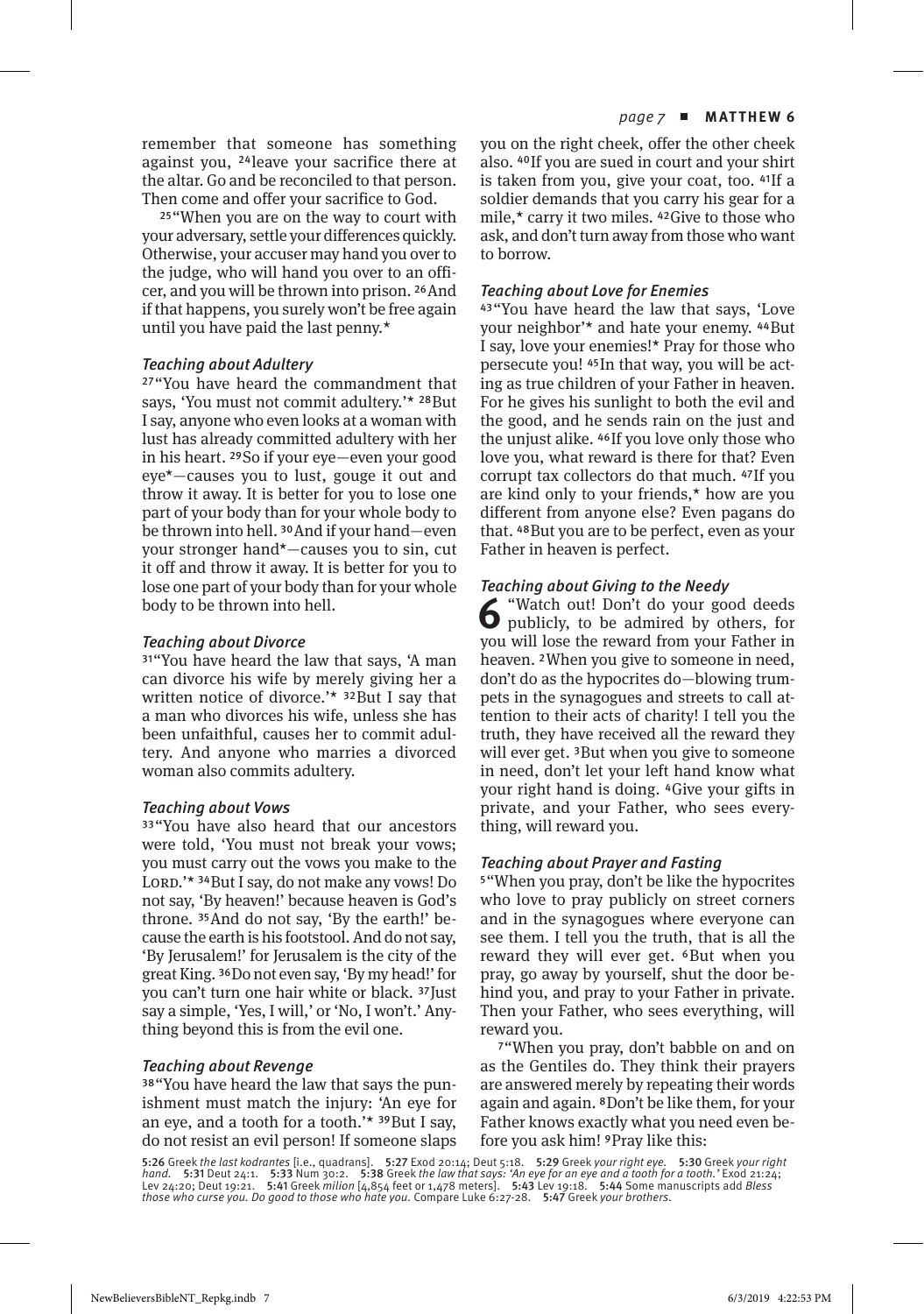## **Christ modeled for us how to pray**

*read* MATTHEW 6:5-15

Jesus gave us the Lord's Prayer to show us how to pray. Though it might be more accurate to call it the Disciples' Prayer, because Jesus gave it to his disciples when they asked, "Lord, teach us to pray" (see Luke 11:1). To better understand this prayer, we can break it down into two sets of petitions. Make it a point to include these important aspects in your personal prayers:

#### **First focus on the glory of God.**

- "Our Father in heaven": Recognize that you are addressing a holy God who sees you as his child.
- "May your name be kept holy": Begin your prayers with reverence and praise for who God is. This helps keep your needs or problems in perspective.
- "May your Kingdom come soon. May your will be done on earth, as it is in heaven": Ask God for his will to rule your life. We cannot pray "your Kingdom come" until we pray "my kingdom go."

#### **Then focus on your personal needs.**

- "Give us today the food we need": Tell God your physical and personal needs. Remember, Scripture tells us that God will provide for all of our needs (see Philippians 4:19).
- "And forgive us our sins, as we have forgiven those who sin against us": Confess your sins to God. If you are clinging to some sin, your prayer life will suffer.
- "And don't let us yield to temptation, but rescue us from the evil one": Recognize your inclination to fall into sin, and pray that the opportunity to sin will not lead to committing the sin.

*For the next note on "Pray" turn to page 186.*

Our Father in heaven, may your name be kept holy.

- <sup>10</sup> May your Kingdom come soon. May your will be done on earth, as it is in heaven.
- <sup>11</sup> Give us today the food we need,\*
- <sup>12</sup> and forgive us our sins,

as we have forgiven those who sin against us.

<sup>13</sup> And don't let us yield to temptation,\* but rescue us from the evil one.\*

<sup>14</sup>"If you forgive those who sin against you, your heavenly Father will forgive you. 15But if you refuse to forgive others, your Father will not forgive your sins.

16"And when you fast, don't make it obvious, as the hypocrites do, for they try to look miserable and disheveled so people will admire them for their fasting. I tell you the truth, that is the only reward they will ever get. 17But when you fast, comb your hair\* and wash your face. 18Then no one will notice that you are fasting, except your Father, who knows what you do in private. And your Father, who sees everything, will reward you.

#### *Teaching about Money and Possessions*

<sup>19</sup>"Don't store up treasures here on earth, where moths eat them and rust destroys them, and where thieves break in and steal. <sup>20</sup>Store your treasures in heaven, where moths and rust cannot destroy, and thieves do not break in and steal. 21Wherever your treasure is, there the desires of your heart will also be.

<sup>22</sup>"Your eye is like a lamp that provides light for your body. When your eye is healthy, your whole body is filled with light. 23But when your eye is unhealthy, your whole body is filled with darkness. And if the light you think you have is actually darkness, how deep that darkness is!

<sup>24</sup>"No one can serve two masters. For you will hate one and love the other; you will be devoted to one and despise the other. You cannot serve God and be enslaved to money.

<sup>25</sup>"That is why I tell you not to worry about everyday life—whether you have enough food and drink, or enough clothes to wear. Isn't life more than food, and your body more than clothing? 26Look at the birds. They don't plant or harvest or store food in barns, for your heavenly Father feeds them. And aren't you far more valuable to him than they are? <sup>27</sup>Can all your worries add a single moment to your life?

<sup>28</sup>"And why worry about your clothing? Look at the lilies of the field and how they grow. They don't work or make their clothing,

**<sup>6:11</sup>** Or Give us today our food for the day; or Give us today<br>our food for tomorrow. **6:13a** Or And keep us from being<br>tested. **6:13b** Or from evil. Some manuscripts add For yours<br>is the kingdom and the power and th 6:17 Greek *anoint your head.*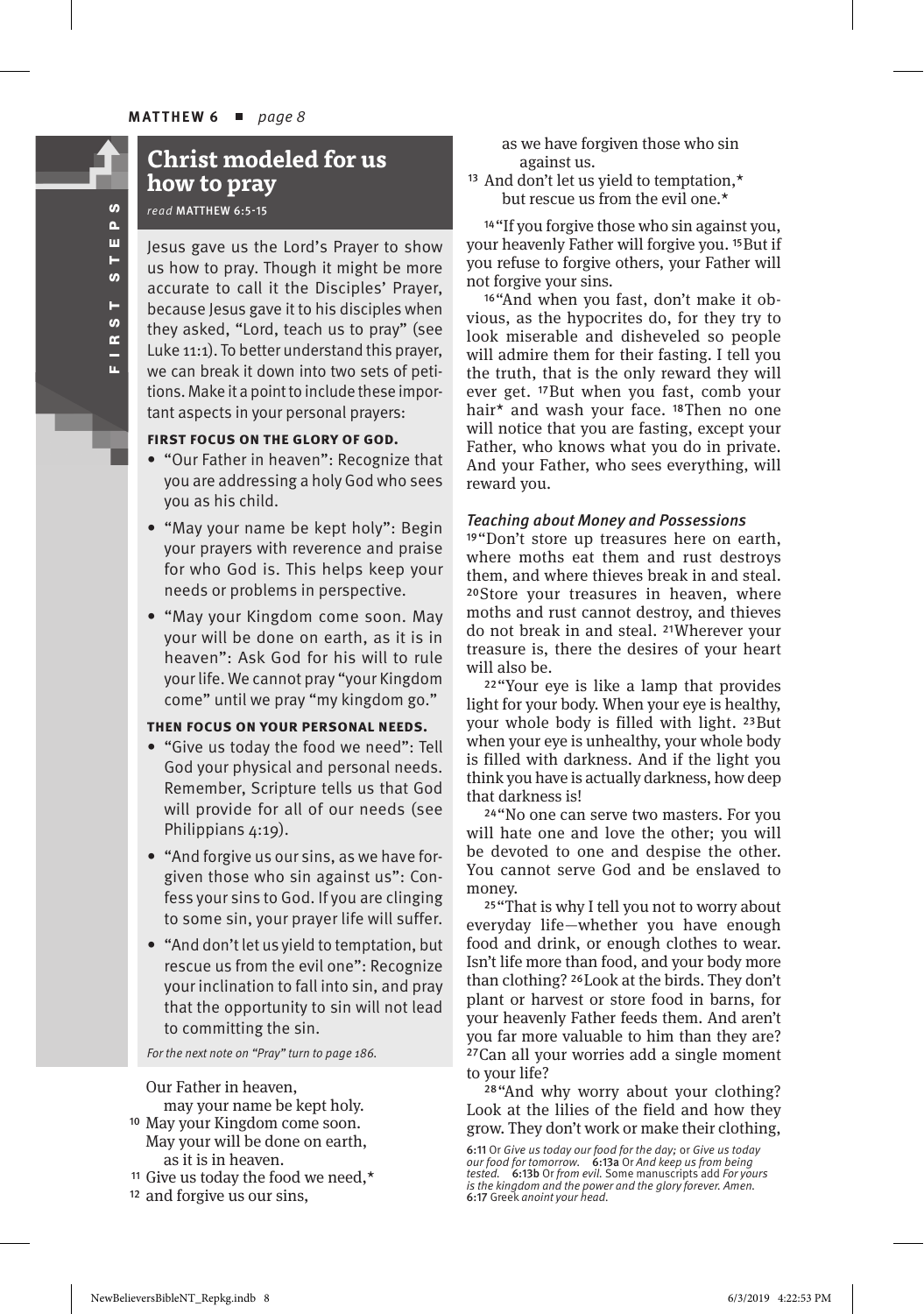<sup>29</sup>yet Solomon in all his glory was not dressed as beautifully as they are. 30And if God cares so wonderfully for wildflowers that are here today and thrown into the fire tomorrow, he will certainly care for you. Why do you have so little faith?

31"So don't worry about these things, saying, 'What will we eat? What will we drink? What will we wear?' 32These things dominate the thoughts of unbelievers, but your heavenly Father already knows all your needs. <sup>33</sup>Seek the Kingdom of God\* above all else, and live righteously, and he will give you everything you need.

34"So don't worry about tomorrow, for tomorrow will bring its own worries. Today's trouble is enough for today.

#### *Do Not Judge Others*

**7**"Do not judge others, and you will not be judged. 2For you will be treated as you treat others.\* The standard you use in judging is the standard by which you will be judged.\*

<sup>3</sup>"And why worry about a speck in your friend's eye\* when you have a log in your own? 4How can you think of saying to

your friend,\* 'Let me help you get rid of that speck in your eye,' when you can't see past the log in your own eye? 5Hypocrite! First get rid of the log in your own eye; then you will see well enough to deal with the speck in your friend's eye.

<sup>6</sup>"Don't waste what is holy on people who are unholy.\* Don't throw your pearls to pigs! They will trample the pearls, then turn and attack you.

#### *Effective Prayer*

<sup>7</sup>"Keep on asking, and you will receive what you ask for. Keep on seeking, and you will find. Keep on knocking, and the door will be opened to you. 8For everyone who asks, receives. Everyone who seeks, finds. And to everyone who knocks, the door will be opened.

<sup>9</sup>"You parents—if your children ask for a loaf of bread, do you give them a stone instead? 10Or if they ask for a fish, do you give them a snake? Of course not! 11So if you sinful people know how to give good gifts to your children, how much more will your heavenly Father give good gifts to those who ask him.

6:33 Some manuscripts do not include *of God.* 7:2a Or *For God will judge you as you judge others.* 7:2b Or *The measure you give will be the measure you get back.* 7:3 Greek *your brother's eye;* also in 7:5. 7:4 Greek *your brother.* 7:6 Greek *Don't give the sacred to dogs.*

## **Our walk should match our talk** read MATTHEW 7:21

In this verse, Jesus gets to the heart of every person's belief. He states that calling him Lord is not enough to get into Heaven. That is because anyone can say the word and not mean it. What counts is a changed person living in obedience to God's will.

Regarding the Christian life, it has been said, "It is not how high you can jump that matters, but how straight you can walk when you hit the ground again." You may be able to say all of the right things, but if your faith does not impact the way you live, it is meaningless—even offensive. In truth, you do not have a real relationship with God.

An engraving on a cathedral wall in Germany bears these soul-searching words:

*Thus speaketh Christ our Lord to us, "You call me Master and obey me not; You call me light and see me not; You call me the Way and walk me not; You call me life and live me not; You call me wise and follow me not; You call me fair and love me not; You call me rich and ask me not; You call me eternal and seek me not; If I condemn you, blame me not."*

The more we learn about what God has done for us, the more we will want to know about how to live for him. Our motives will come from a pure heart, not from selfish ambition. God is looking for genuine believers whose walk matches their talk. Are you one?

*For the next note on "Faith and Works" turn to page 180.*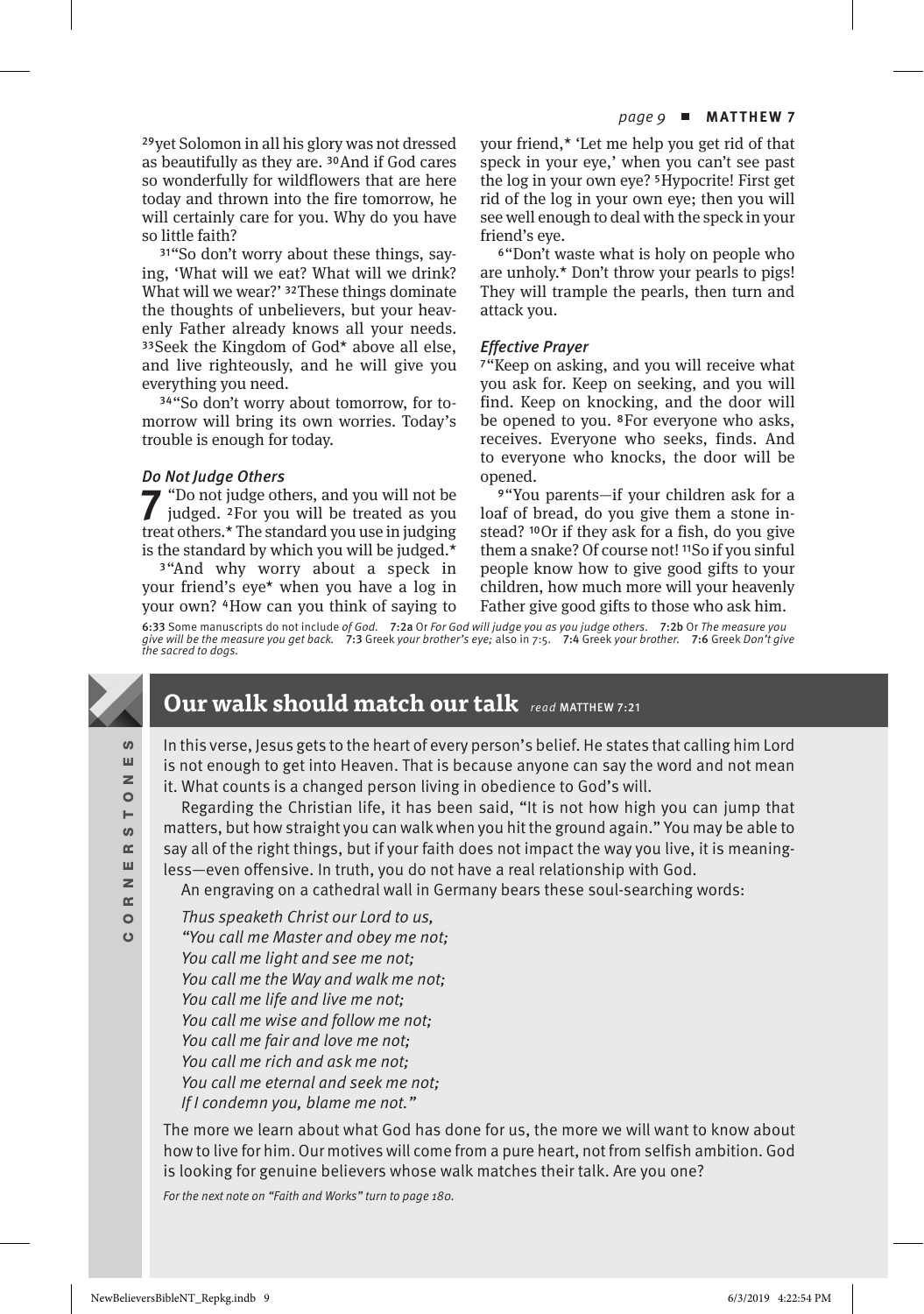## **How should you view material wealth?**

*read* MATTHEW 6:19-34

This section of Jesus' famous Sermon on the Mount deals with possibly the greatest distraction to following him wholeheartedly: wealth. He gives us at least three warnings about wealth and one prescription to overcome its enslaving effects:

**1. We Must Watch How and What We STORE.** Matthew 6:19 says that we should not "store up treasures here on earth." Jesus is not condemning being careful with your resources and providing for your family (see Proverbs 6:6 and 1 Timothy 5:8). He is condemning the mere accumulation of possessions—stockpiling them. Enjoy what God has given you without making their acquisition your primary focus. And understand that we have a responsibility that comes with those resources. In another of his letters, Paul writes that believers should "use their money to do good. They should be rich in good works and generous to those in need, always being ready to share with others" (1 Timothy 6:18).

**2. We Must Keep Our Vision Clear.** While we can enjoy what God gives us, we need to understand that the material things of this world are only temporary. Our possessions can lose their value, be destroyed by natural disasters, get lost, or be stolen. That is the problem with making the accumulation of "things" your life's passion. It is fleeting, unfulfilling, and even enslaving. Without proper perspective, we can easily become ensnared. Then we are no longer serving God but money (Matthew 6:24).

**3. We Should Not Worry about Material Things.** Jesus tells us to stop worrying because God will always meet our needs (Matthew 6:25-30). Quite simply, worry is a waste of our valuable time.

**4. We Must Put God First.** Rather than focusing on acquiring material things, we should seek to put Jesus Christ first in our lives (Matthew 6:31-34).

*For the next note on "Give to God" turn to page 56.*

#### *The Golden Rule*

<sup>12</sup>"Do to others whatever you would like them to do to you. This is the essence of all that is taught in the law and the prophets.

#### *The Narrow Gate*

<sup>13</sup>"You can enter God's Kingdom only through the narrow gate. The highway to hell\* is broad, and its gate is wide for the many who choose that way. 14But the gateway to life is very narrow and the road is difficult, and only a few ever find it.

#### *The Tree and Its Fruit*

15"Beware of false prophets who come disguised as harmless sheep but are really vicious wolves. 16You can identify them by their fruit, that is, by the way they act. Can you pick grapes from thornbushes, or figs from thistles? 17A good tree produces good fruit, and a bad tree produces bad fruit. 18A good tree can't produce bad fruit, and a bad tree can't produce good fruit. 19So every tree that does not produce good fruit is chopped down and thrown into the fire. 20Yes, just as you can identify a tree by its fruit, so you can identify people by their actions.

#### *True Disciples*

<sup>21</sup>"Not everyone who calls out to me, 'Lord! Lord!' will enter the Kingdom of Heaven. Only those who actually do the will of my Father in heaven will enter. <sup>22</sup>On judgment day many will say to me, 'Lord! Lord! We prophesied in your name and cast out demons in your name and performed many miracles in your name.' <sup>23</sup>But I will reply, 'I never knew you. Get away from me, you who break God's laws.'

#### *Building on a Solid Foundation*

<sup>24</sup>"Anyone who listens to my teaching and follows it is wise, like a person who builds a house on solid rock. 25Though the rain comes in torrents and the floodwaters rise and the winds beat against that house, it won't collapse because it is built on bedrock. 26But anyone who hears my teaching and doesn't obey it is foolish, like a person who builds a house on sand. 27When the rains and floods come and the winds beat against that house, it will collapse with a mighty crash."

<sup>28</sup>When Jesus had finished saying these things, the crowds were amazed at his teaching, 29for he taught with real authority—quite unlike their teachers of religious law.

7:13 Greek *The road that leads to destruction.*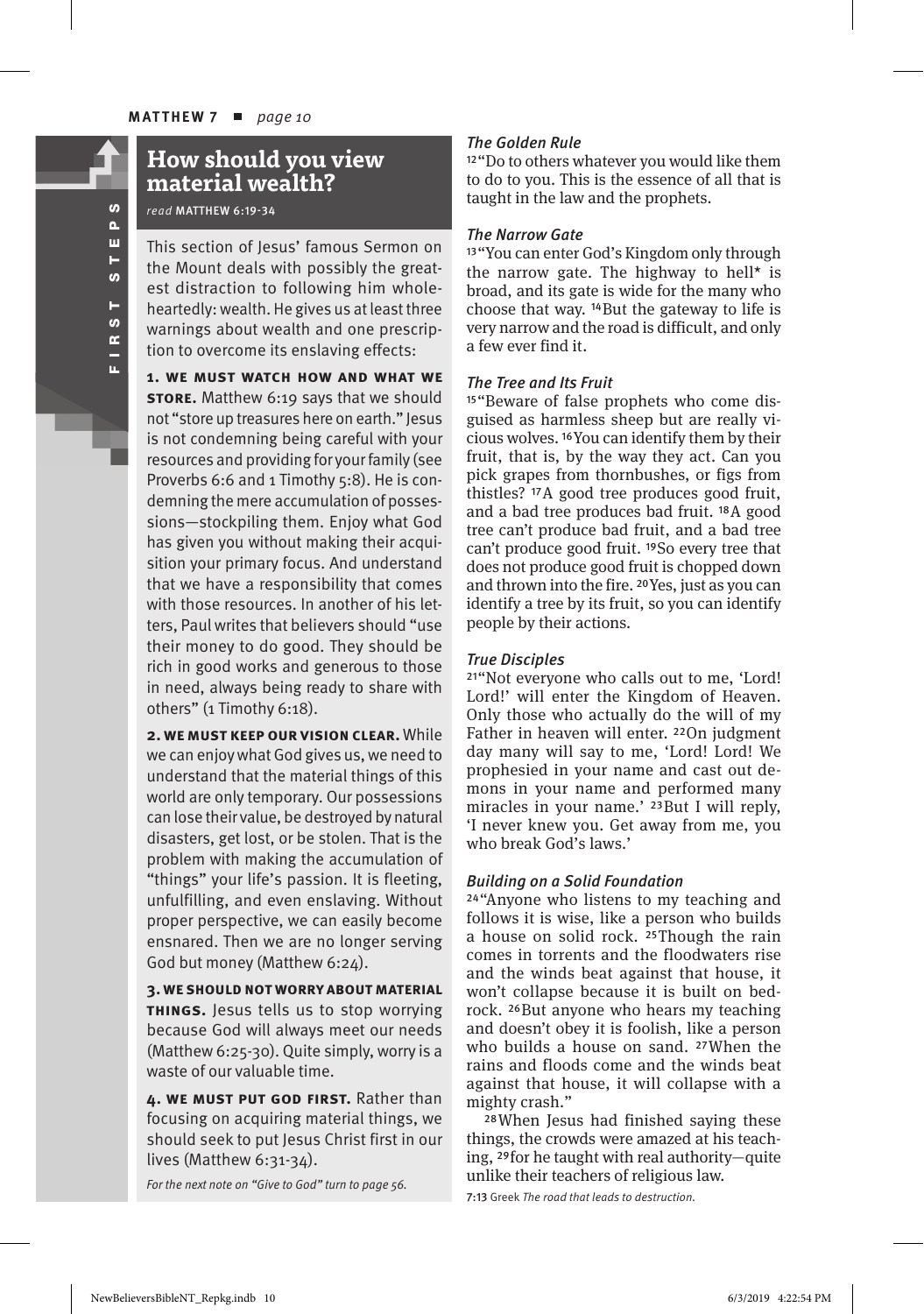#### *Jesus Heals a Man with Leprosy*

**8**Large crowds followed Jesus as he came down the mountainside. 2Suddenly, a man with leprosy approached him and knelt before him. "Lord," the man said, "if you are willing, you can heal me and make me clean."

<sup>3</sup>Jesus reached out and touched him. "I am willing," he said. "Be healed!" And instantly the leprosy disappeared. 4Then Jesus said to him, "Don't tell anyone about this. Instead, go to the priest and let him examine you. Take along the offering required in the law of Moses for those who have been healed of leprosy.\* This will be a public testimony that you have been cleansed."

#### *The Faith of a Roman Officer*

5When Jesus returned to Capernaum, a Roman officer\* came and pleaded with him, 6"Lord, my young servant\* lies in bed, paralyzed and in terrible pain."

<sup>7</sup>Jesus said, "I will come and heal him."

8But the officer said, "Lord, I am not worthy to have you come into my home. Just say the word from where you are, and my servant will be healed. 9I know this because I am under the authority of my superior officers, and I have authority over my soldiers. I only need to say, 'Go,' and they go, or 'Come,' and they come. And if I say to my slaves, 'Do this,' they do it."

<sup>10</sup>When Jesus heard this, he was amazed. Turning to those who were following him, he said, "I tell you the truth, I haven't seen faith like this in all Israel! 11And I tell you this, that many Gentiles will come from all over the world—from east and west—and sit down with Abraham, Isaac, and Jacob at the feast in the Kingdom of Heaven. 12But many Israelites those for whom the Kingdom was prepared will be thrown into outer darkness, where there will be weeping and gnashing of teeth."

<sup>13</sup>Then Jesus said to the Roman officer, "Go back home. Because you believed, it has happened." And the young servant was healed that same hour.

#### *Jesus Heals Many People*

<sup>14</sup>When Jesus arrived at Peter's house, Peter's mother-in-law was sick in bed with a high fever. 15But when Jesus touched her hand, the fever left her. Then she got up and prepared a meal for him.

<sup>16</sup>That evening many demon-possessed people were brought to Jesus. He cast out the evil spirits with a simple command, and he

healed all the sick. 17This fulfilled the word of the Lord through the prophet Isaiah, who said,

"He took our sicknesses and removed our diseases."\*

#### *The Cost of Following Jesus*

<sup>18</sup>When Jesus saw the crowd around him, he instructed his disciples to cross to the other side of the lake.

<sup>19</sup>Then one of the teachers of religious law said to him, "Teacher, I will follow you wherever you go."

<sup>20</sup>But Jesus replied, "Foxes have dens to live in, and birds have nests, but the Son of Man\* has no place even to lay his head."

<sup>21</sup>Another of his disciples said, "Lord, first let me return home and bury my father."

<sup>22</sup>But Jesus told him, "Follow me now. Let the spiritually dead bury their own dead.\*"

#### *Jesus Calms the Storm*

<sup>23</sup>Then Jesus got into the boat and started across the lake with his disciples. 24Suddenly, a fierce storm struck the lake, with waves breaking into the boat. But Jesus was sleeping. 25The disciples went and woke him up, shouting, "Lord, save us! We're going to drown!"

<sup>26</sup>Jesus responded, "Why are you afraid? You have so little faith!" Then he got up and rebuked the wind and waves, and suddenly there was a great calm.

<sup>27</sup>The disciples were amazed. "Who is this man?" they asked. "Even the winds and waves obey him!"

#### *Jesus Heals Two Demon-Possessed Men*

<sup>28</sup>When Jesus arrived on the other side of the lake, in the region of the Gadarenes,\* two men who were possessed by demons met him. They came out of the tombs and were so violent that no one could go through that area.

<sup>29</sup>They began screaming at him, "Why are you interfering with us, Son of God? Have you come here to torture us before God's appointed time?"

<sup>30</sup>There happened to be a large herd of pigs feeding in the distance. 31So the demons begged, "If you cast us out, send us into that herd of pigs."

<sup>32</sup>"All right, go!" Jesus commanded them. So the demons came out of the men and entered the pigs, and the whole herd plunged

**8:**4 See Lev 14:2-32. **8:5** Greek *a centurion;* similarly in 8:8, 13. **8:6** Or *child;* also in 8:13. **8:17** Isa 53:4. **8:20** "Son of Man"<br>is a title Jesus used for himself. **8:22** Greek *Let the dead bury their own dead* others read *Gergesenes.* Compare Mark 5:1; Luke 8:26.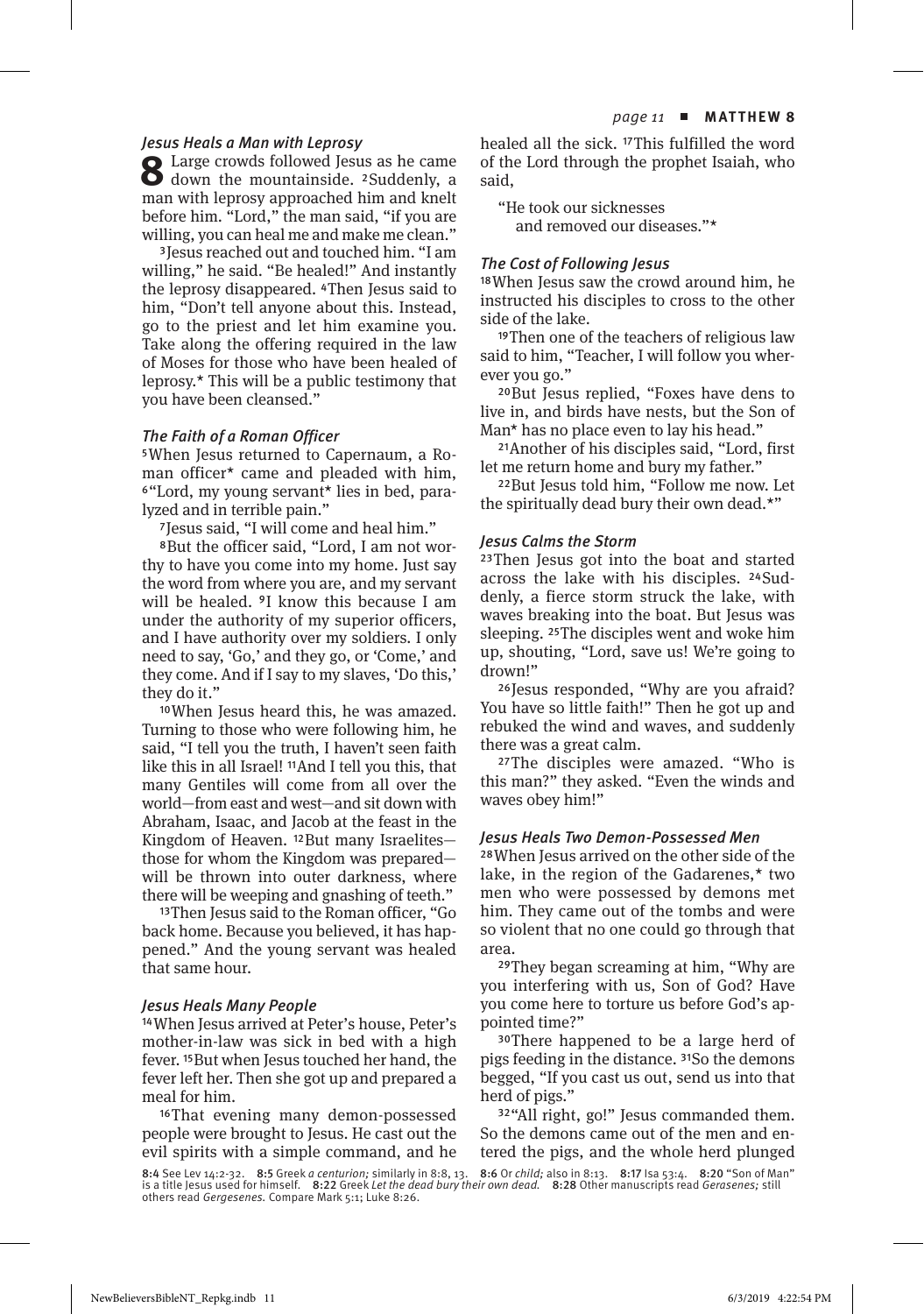down the steep hillside into the lake and drowned in the water.

33The herdsmen fled to the nearby town, telling everyone what happened to the demon-possessed men. 34Then the entire town came out to meet Jesus, but they begged him to go away and leave them alone.

#### *Jesus Heals a Paralyzed Man*

**9** Jesus climbed into a boat and went back across the lake to his own town. 2Some people brought to him a paralyzed man on a mat. Seeing their faith, Jesus said to the paralyzed man, "Be encouraged, my child! Your sins are forgiven."

<sup>3</sup>But some of the teachers of religious law said to themselves, "That's blasphemy! Does he think he's God?"

<sup>4</sup>Jesus knew\* what they were thinking, so he asked them, "Why do you have such evil thoughts in your hearts? 5Is it easier to say 'Your sins are forgiven,' or 'Stand up and walk'? 6So I will prove to you that the Son of Man\* has the authority on earth to forgive sins." Then Jesus turned to the paralyzed man and said, "Stand up, pick up your mat, and go home!"

7And the man jumped up and went home! <sup>8</sup>Fear swept through the crowd as they saw this happen. And they praised God for giving humans such authority.

#### *Jesus Calls Matthew*

<sup>9</sup>As Jesus was walking along, he saw a man named Matthew sitting at his tax collector's booth. "Follow me and be my disciple," Jesus said to him. So Matthew got up and followed him.

10Later, Matthew invited Jesus and his disciples to his home as dinner guests, along with many tax collectors and other disreputable sinners. <sup>11</sup>But when the Pharisees saw this, they asked his disciples, "Why does your teacher eat with such scum?\*"

<sup>12</sup>When Jesus heard this, he said, "Healthy people don't need a doctor—sick people do." <sup>13</sup>Then he added, "Now go and learn the meaning of this Scripture: 'I want you to show mercy, not offer sacrifices.'\* For I have come to call not those who think they are righteous, but those who know they are sinners."

#### *A Discussion about Fasting*

<sup>14</sup>One day the disciples of John the Baptist came to Jesus and asked him, "Why don't your disciples fast\* like we do and the Pharisees do?"

<sup>15</sup>Jesus replied, "Do wedding guests mourn while celebrating with the groom? Of course not. But someday the groom will be taken away from them, and then they will fast.

<sup>16</sup>"Besides, who would patch old clothing with new cloth? For the new patch would shrink and rip away from the old cloth, leaving an even bigger tear than before.

17"And no one puts new wine into old wineskins. For the old skins would burst from the pressure, spilling the wine and ruining the skins. New wine is stored in new wineskins so that both are preserved."

#### *Jesus Heals in Response to Faith*

<sup>18</sup>As Jesus was saying this, the leader of a synagogue came and knelt before him. "My daughter has just died," he said, "but you can bring her back to life again if you just come and lay your hand on her."

<sup>19</sup>So Jesus and his disciples got up and went with him. 20Just then a woman who had suffered for twelve years with constant bleeding came up behind him. She touched the fringe of his robe, 21for she thought, "If I can just touch his robe. I will be healed."

<sup>22</sup>Jesus turned around, and when he saw her he said, "Daughter, be encouraged! Your faith has made you well." And the woman was healed at that moment.

<sup>23</sup>When Jesus arrived at the official's home, he saw the noisy crowd and heard the funeral music. 24"Get out!" he told them. "The girl isn't dead; she's only asleep." But the crowd laughed at him. 25After the crowd was put outside, however, Jesus went in and took the girl by the hand, and she stood up! 26The report of this miracle swept through the entire countryside.

#### *Jesus Heals the Blind*

<sup>27</sup>After Jesus left the girl's home, two blind men followed along behind him, shouting, "Son of David, have mercy on us!"

<sup>28</sup>They went right into the house where he was staying, and Jesus asked them, "Do you believe I can make you see?"

"Yes, Lord," they told him, "we do."

29Then he touched their eyes and said, "Because of your faith, it will happen." 30Then their eyes were opened, and they could see! Jesus sternly warned them, "Don't tell anyone about this." 31But instead, they went out and spread his fame all over the region.

<sup>32</sup>When they left, a demon-possessed man who couldn't speak was brought to Jesus. 33So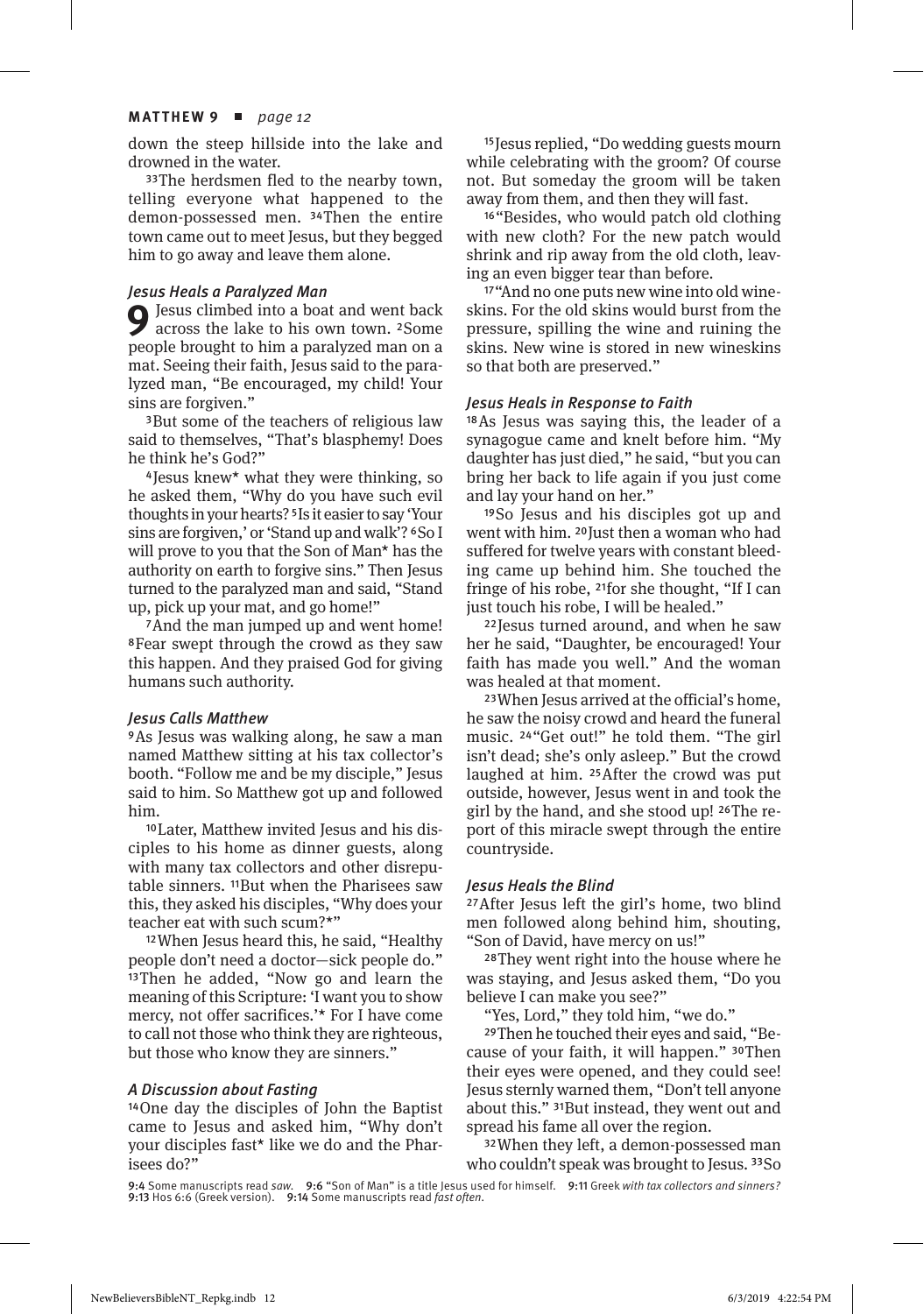Jesus cast out the demon, and then the man began to speak. The crowds were amazed. "Nothing like this has ever happened in Israel!" they exclaimed.

<sup>34</sup>But the Pharisees said, "He can cast out demons because he is empowered by the prince of demons."

#### *The Need for Workers*

35Jesus traveled through all the towns and villages of that area, teaching in the synagogues and announcing the Good News about the Kingdom. And he healed every kind of disease and illness. 36When he saw the crowds, he had compassion on them because they were confused and helpless, like sheep without a shepherd. 37He said to his disciples, "The harvest is great, but the workers are few. 38So pray to the Lord who is in charge of the harvest; ask him to send more workers into his fields."

*Jesus Sends Out the Twelve Apostles* **10** Jesus called his twelve disciples to-<br>gether and gave them authority to cast out evil\* spirits and to heal every kind of disease and illness. 2Here are the names of the twelve apostles:

```
first, Simon (also called Peter),
then Andrew (Peter's brother),
James (son of Zebedee),
John (James's brother),
```
<sup>3</sup> Philip,

Bartholomew, Thomas, Matthew (the tax collector), James (son of Alphaeus), Thaddaeus,\*

<sup>4</sup> Simon (the zealot\*), Judas Iscariot (who later betrayed him).

<sup>5</sup>Jesus sent out the twelve apostles with these instructions: "Don't go to the Gentiles or the Samaritans, 6but only to the people of Israel—God's lost sheep. 7Go and announce to them that the Kingdom of Heaven is near.\* <sup>8</sup>Heal the sick, raise the dead, cure those with leprosy, and cast out demons. Give as freely as you have received!

<sup>9</sup>"Don't take any money in your money belts—no gold, silver, or even copper coins. <sup>10</sup>Don't carry a traveler's bag with a change of clothes and sandals or even a walking stick. Don't hesitate to accept hospitality, because those who work deserve to be fed.

<sup>11</sup>"Whenever you enter a city or village, search for a worthy person and stay in his home until you leave town. 12When you enter the home, give it your blessing. 13If it turns out to be a worthy home, let your blessing stand; if it is not, take back the blessing. 14If any household or town refuses to welcome you or listen to your message, shake its dust from your feet as you leave. 15I tell you the truth, the wicked cities of Sodom and Gomorrah will be better off than such a town on the judgment day.

<sup>16</sup>"Look, I am sending you out as sheep among wolves. So be as shrewd as snakes and harmless as doves. 17But beware! For you will be handed over to the courts and will be flogged with whips in the synagogues. 18You will stand trial before governors and kings because you are my followers. But this will be your opportunity to tell the rulers and other unbelievers about me.\* 19When you are arrested, don't worry about how to respond or what to say. God will give you the right words at the right time. 20For it is not you who will be speaking—it will be the Spirit of your Father speaking through you.

<sup>21</sup>"A brother will betray his brother to death, a father will betray his own child, and children will rebel against their parents and cause them to be killed. 22And all nations will hate you because you are my followers.\* But everyone who endures to the end will be saved. 23When you are persecuted in one town, flee to the next. I tell you the truth, the Son of Man\* will return before you have reached all the towns of Israel.

<sup>24</sup>"Students\* are not greater than their teacher, and slaves are not greater than their master. 25Students are to be like their teacher, and slaves are to be like their master. And since I, the master of the household, have been called the prince of demons,\* the members of my household will be called by even worse names!

<sup>26</sup>"But don't be afraid of those who threaten you. For the time is coming when everything that is covered will be revealed, and all that is secret will be made known to all. 27What I tell you now in the darkness, shout abroad when daybreak comes. What I whisper in your ear, shout from the housetops for all to hear!

<sup>28</sup>"Don't be afraid of those who want to kill your body; they cannot touch your soul. Fear only God, who can destroy both soul and body in hell.\* 29What is the price of two

**10:1** Greek *unclean.* **10:3** Other manuscripts read *Lebbaeus; s*till others read *Lebbaeus who is called Thaddaeus.* **10:**4 Greek<br>*the Cananean, a*n Aramaic term for Jewish nationalists. **10:7** Or *has come,* testimony against the rulers and other unbelievers. **10:22** Greek on account of my name. **10:23** "Son of Man" is a title Jesus<br>used for himself. **10:24** Or Disciples. **10:25** Greek Beelzeboul; other manuscripts read Beezeb 10:28 Greek *Gehenna.*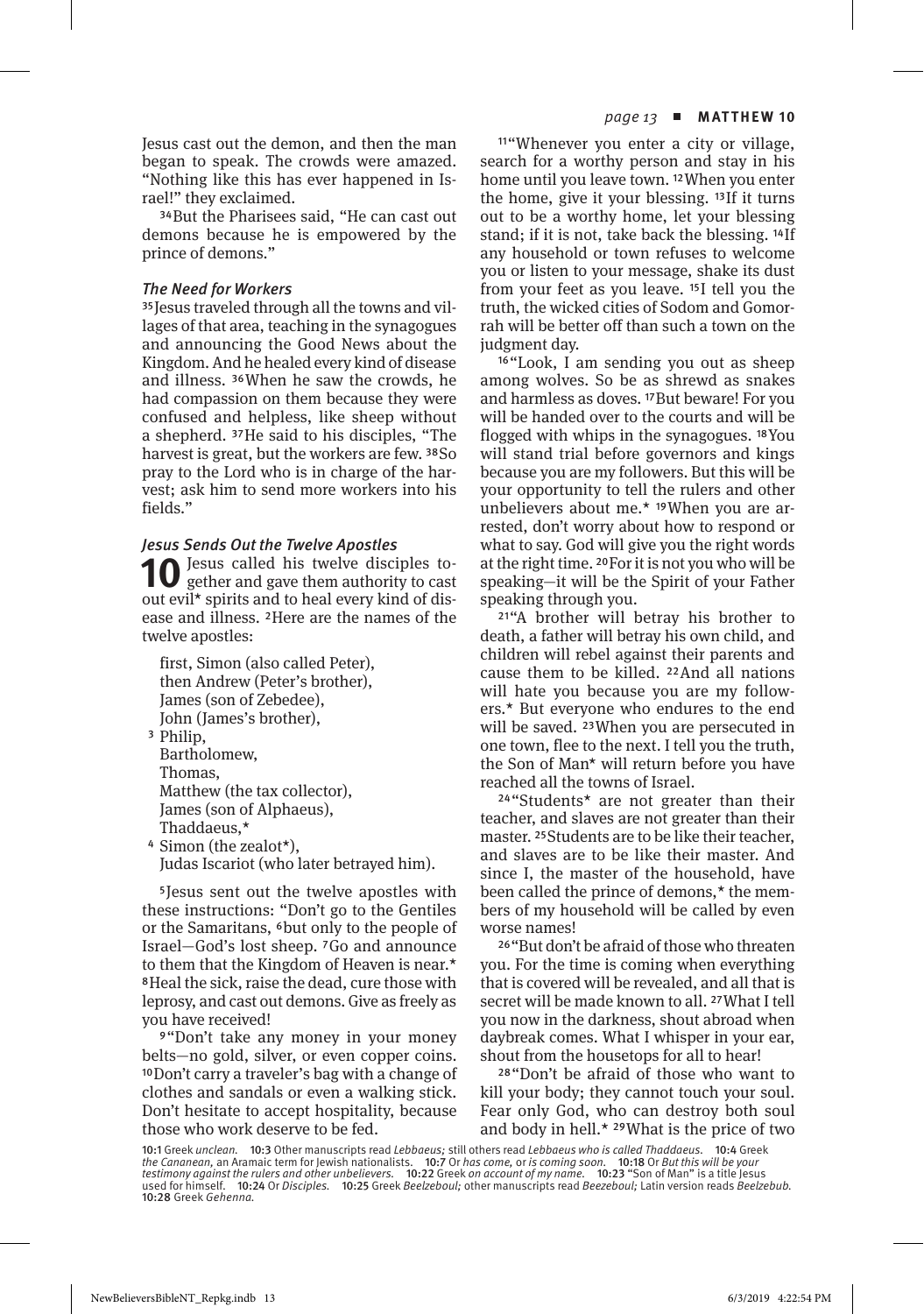#### **Matthew 11** *page 14*

sparrows—one copper coin\*? But not a single sparrow can fall to the ground without your Father knowing it. 30And the very hairs on your head are all numbered. 31So don't be afraid; you are more valuable to God than a whole flock of sparrows.

32"Everyone who acknowledges me publicly here on earth, I will also acknowledge before my Father in heaven. <sup>33</sup>But everyone who denies me here on earth, I will also deny before my Father in heaven.

<sup>34</sup>"Don't imagine that I came to bring peace to the earth! I came not to bring peace, but a sword.

<sup>35</sup> 'I have come to set a man against his father,

a daughter against her mother, and a daughter-in-law against her mother-in-law.

<sup>36</sup> Your enemies will be right in your own household!'\*

<sup>37</sup>"If you love your father or mother more than you love me, you are not worthy of being mine; or if you love your son or daughter more than me, you are not worthy of being mine. 38If you refuse to take up your cross and follow me, you are not worthy of being mine. 39If you cling to your life, you will lose it; but if you give up your life for me, you will find it.

<sup>40</sup>"Anyone who receives you receives me, and anyone who receives me receives the Father who sent me. 41If you receive a prophet as one who speaks for God,\* you will be given the same reward as a prophet. And if you receive righteous people because of their righteousness, you will be given a reward like theirs. 42And if you give even a cup of cold water to one of the least of my followers, you will surely be rewarded."

*Jesus and John the Baptist* 11 When Jesus had finished giving these instructions to his twelve disciples, he went out to teach and preach in towns throughout the region.

<sup>2</sup>John the Baptist, who was in prison, heard about all the things the Messiah was doing. So he sent his disciples to ask Jesus, 3"Are you the Messiah we've been expecting,\* or should we keep looking for someone else?"

<sup>4</sup>Jesus told them, "Go back to John and tell him what you have heard and seen—5the blind see, the lame walk, those with leprosy are cured, the deaf hear, the dead are raised to life, and the Good News is being preached to the poor." 6And he added, "God blesses those who do not fall away because of me.\*"

<sup>7</sup>As John's disciples were leaving, Jesus began talking about him to the crowds. "What kind of man did you go into the wilderness to see? Was he a weak reed, swayed by every breath of wind? 8Or were you expecting to see a man dressed in expensive clothes? No, people with expensive clothes live in palaces. <sup>9</sup>Were you looking for a prophet? Yes, and he is more than a prophet. 10John is the man to whom the Scriptures refer when they say,

'Look, I am sending my messenger ahead of you,

and he will prepare your way before you.'\*

<sup>11</sup>"I tell you the truth, of all who have ever lived, none is greater than John the Baptist. Yet even the least person in the Kingdom of Heaven is greater than he is! 12And from the time John the Baptist began preaching until now, the Kingdom of Heaven has been forcefully advancing,\* and violent people are attacking it. 13For before John came, all the prophets and the law of Moses looked forward to this present time. 14And if you are willing to accept what I say, he is Elijah, the one the prophets said would come.\* 15Anyone with ears to hear should listen and understand!

<sup>16</sup>"To what can I compare this generation? It is like children playing a game in the public square. They complain to their friends,

<sup>17</sup> 'We played wedding songs, and you didn't dance, so we played funeral songs, and you didn't mourn.'

<sup>18</sup>For John didn't spend his time eating and drinking, and you say, 'He's possessed by a demon.' 19The Son of Man,\* on the other hand, feasts and drinks, and you say, 'He's a glutton and a drunkard, and a friend of tax collectors and other sinners!' But wisdom is shown to be right by its results."

#### *Judgment for the Unbelievers*

<sup>20</sup>Then Jesus began to denounce the towns where he had done so many of his miracles, because they hadn't repented of their sins and turned to God. 21"What sorrow awaits you, Korazin and Bethsaida! For if the miracles I did in you had been done in wicked Tyre and Sidon, their people would have repented of their sins long ago, clothing themselves in burlap and

10:29 Greek *one assarion* [i.e., one "as," a Roman coin equal to ¼s of a denarius]. 10:35-36 Mic 7:6. 10:41 Greek *receive a*<br>prophet in the name of a prophet. 11:3 Greek Are you the one who is coming? 11:6 Or who are not for himself.